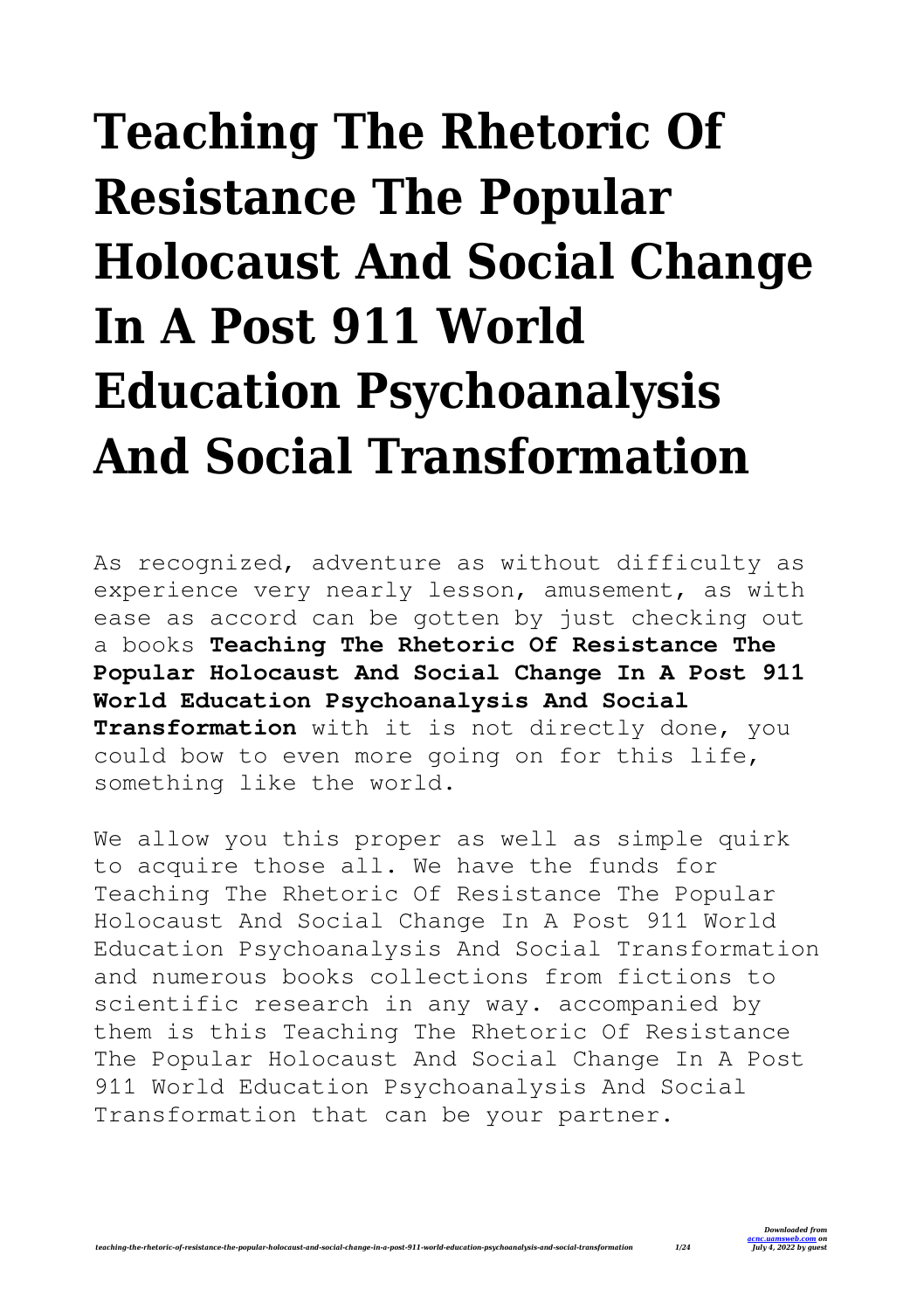## **Teaching with Tension**

Philathia Bolton 2019-01-15 Teaching with Tension is a collection of seventeen original essays that address the extent to which attitudes about race, impacted by the current political moment in the United States, have produced pedagogical challenges for professors in the humanities. As a flashpoint, this current political moment is defined by the visibility of the country's first black president, the election of his successor, whose presidency has been associated with an increased visibility of the alt-right, and the emergence of the neoliberal university. Together these social currents shape the tensions with which we teach. Drawing together personal reflection, pedagogical strategies, and critical theory, Teaching with Tension offers concrete examinations that will foster student learning. The essays are organized

into three thematic sections: "Teaching in Times and Places of Struggle" examines the dynamics of teaching race during the current moment, marked by neoconservative politics and twenty-first century freedom struggles. "Teaching in the Neoliberal University" focuses on how pressures and exigencies of neoliberalism (such as individualism, customerservice models of education, and online courses) impact the way in which race is taught and conceptualized in college classes. The final section, "Teaching How to Read Race and (Counter)Narratives," homes in on direct strategies used to historicize race in classrooms comprised of millennials who grapple with race neutral ideologies. Taken together, these sections and their constitutive essays offer rich and fruitful insight into the complex dynamics of contemporary race and ethnic studies education.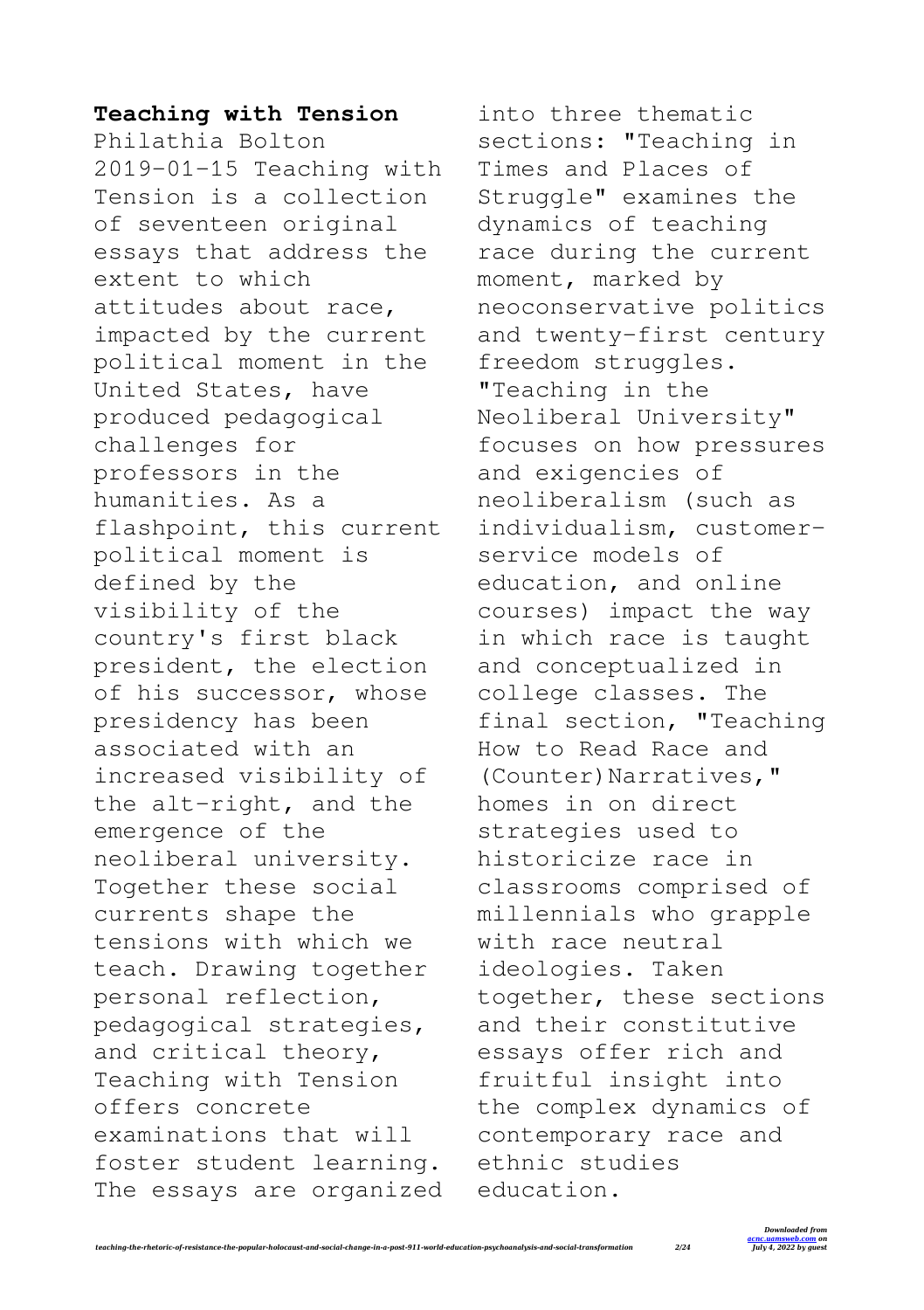**Encyclopedia of Rhetoric and Composition** Theresa Enos 2011-04-06 This reference guide surveys the field, covering rhetoric's principles, concepts, applications, practical tools, and major thinkers. Drawing on the scholarship and expertise of 288 contributors, the Encyclopedia presents a long-needed overview of rhetoric and its role in contemporary education and communications, discusses rhetoric's contributions to various fields, surveys the applications of this versatile discipline to the teaching of English and language arts, and illustrates its usefulness in all kinds of discourse, argument, and exchange of ideas. **MLA International Bibliography of Books and Articles on the Modern Languages and Literatures** 2007 Renewing Rhetoric's Relation to Composition Shane Borrowman 2010-02-25 Renewing Rhetoric's Relation to Composition comprehensively examines the development of rhetoric and composition, using the writings of Theresa Jarnagin Enos as points of departure for studies of broader trends. Chapters explore such topics as the historical relations of rhetoric and composition, their evolution within programs of study, and Enos's research on gender. The volume presents the growing disjunction between rhetoric and composition and paints a compelling picture of the current state of both disciplines as well as their origins. This volume acknowledges the influential role that Theresa Enos has had in the writing and rhetoric disciplines. Her career provides benchmarks for plotting developments in rhetoric and composition, including the evolving relations between the two. This collection offers a tribute to her work and to the new directions in the discipline stemming from her research. With an all-star line-up of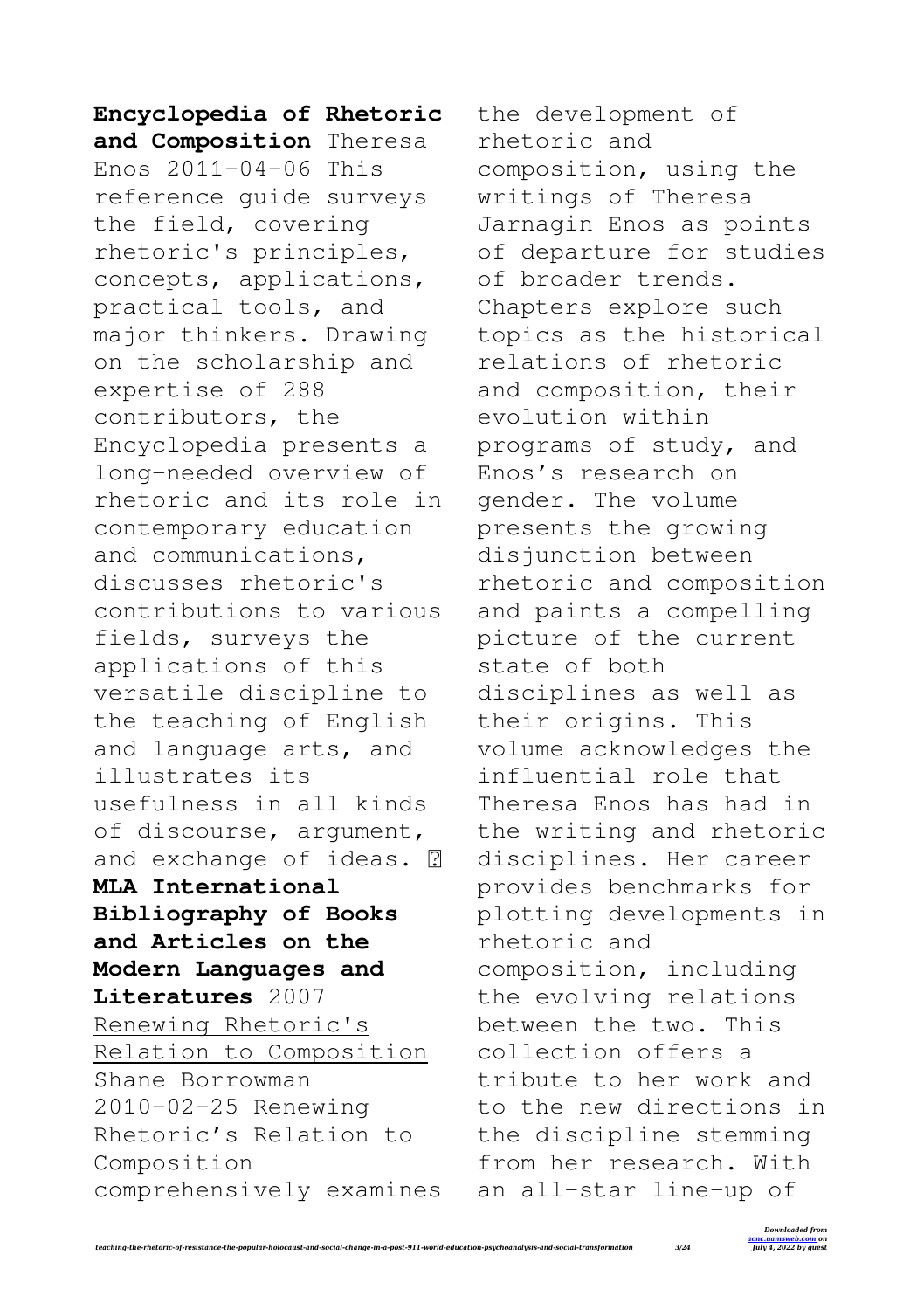contributors, it also represents the state of the art in rhetoric and composition scholarship, and it will serve current and future scholars in both disciplines. *The Sharp Edge of Educational Change* Nina Bascia 2014-01-14 The Sharp Edge of Educational Change conveys the realities of reform as they affect educators' practice. The collected chapters each focus on particular current reform and reveal the technical and logistical complications, social and political dynamics, cognitive disjunctures and limitations, and emotional demands of reform. In so doing, they provide new and rich conceptual perspectives on the contemporary nature of teachers' and administrators' work in classrooms, schools and other educational settings. **Activism and Rhetoric** Seth Kahn 2010-10-18 This volume examines the

role of rhetoric in

today's culture of democratic activism. The volume takes on two of the most significant challenges currently facing contemporary rhetorical studies: (1) the contested meanings and practices of democracy and civic engagement in global context, and (2) the central role of rhetoric in democratic activist practices. In presenting a variety of political and rhetorical struggles in their specific contexts, editors Seth Kahn and JongHwa Lee allow contributors to reflect on and elaborate possibilities for both activist approaches to rhetorical studies, and rhetorical approaches to activist projects, facilitating better understanding the sociopolitical consequences of this work. With contributors from widely known scholars in communication and composition studies, the collection offers practical cases that highlight how rhetoric mediates, constitutes, and/or intervenes in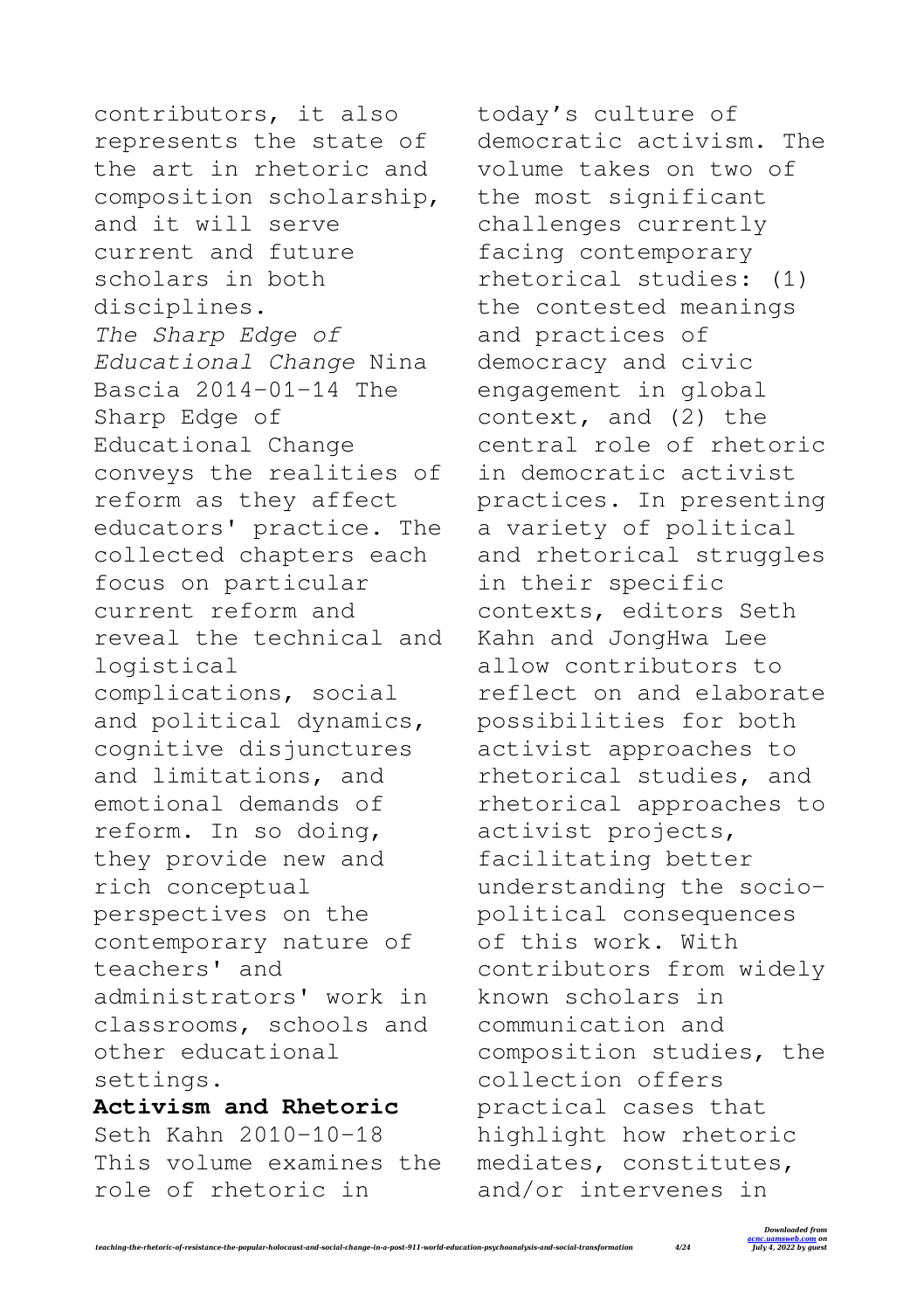democratic principles and practices. It also considers theoretical questions that acknowledge profound voids in the rhetorical tradition (e.g., Western, neo-Aristotelian, liberal) and expand the horizon of traditional rhetorical perspectives. It advocates new knowledge and practices that further promote civic engagement, social change and democracy in the global context. Activism and Rhetoric will be appropriate for scholars and students across disciplines, including rhetoric, composition, communication studies, political science, cultural studies, and women's studies. **Thesaurus of ERIC Descriptors** Educational Resources Information Center (U.S.) 2001 The first print edition in more than 5 years contains a total of 10,773 vocabulary terms with 206 descriptors and 210 "use" references that are new to this thesaurus for locating

precise terms from the controlled vocabulary used to index the ERIC database.

**Race and the Rhetoric of Resistance** Jeffrey B. Ferguson 2021-03-12 Continuing in the vein of his ever questioning the conventions of race melodrama through the lens of which so much American racial and cultural history and storytelling has been filtered, Ferguson's final work conveys to the reader his sense of humor, warmth, and grace, while adding up to a serious, principled critique of much common scholarly and pedagogic practice.. National Healing Claude Hurlbert 2013-02-01 In National Healing, author Claude Hurlbert persuasively relates nationalism to institutional racism and contends that these are both symptoms of a national ill health afflicting American higher education and found even in the field of writing studies. Teachers and scholars, even in progressive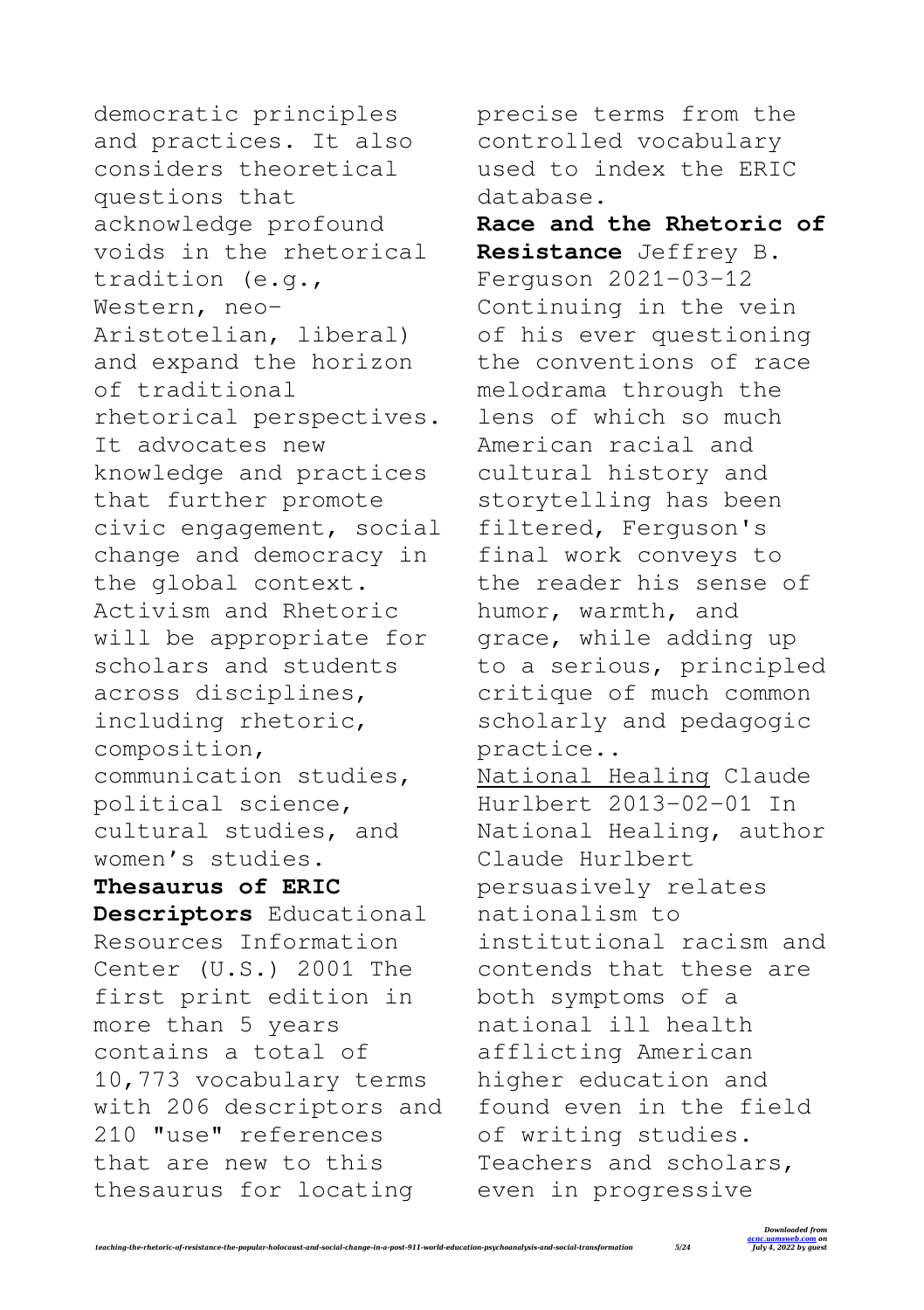fields like composition, are unwittingly at odds with their own most liberatory purposes, he says, and he advocates consciously broadening our understanding of rhetoric and writing instruction to include rhetorical traditions of non-Western cultures. Threading a personal narrative of his own experiences as a student, professor, and citizen through a wide ranging discussion of theory, pedagogy, and philosophy in the writing classroom, Hurlbert weaves a vision that moves beyond simple polemic and simplistic multiculturalism. National Healing offers a compelling new aesthetic, epistemological, and rhetorical configuration. **Engaging 21st Century Writers with Social Media** Bryant, Kendra N. 2016-08-23 Basic composition courses have become a fundamental requirement for the major of university degrees available today.

These classes allow

students to enhance their critical thinking, writing, and reading skills; however, frequent use of technology and online activity can be detrimental to students' comprehension. Engaging 21st Century Writers with Social Media is a pivotal reference source for the latest research on the integration of social media platforms into academic writing classes, focusing on how such technology encourages writing and enables students to grasp basic composition skills in classroom settings. Highlighting emerging theoretical foundations and pedagogical practices, this book is ideally designed for educators, upper-level students, researchers, and academic professionals. **Teaching Writing, Rhetoric, and Reason at the Globalizing University** Robert Samuels 2020-11-26 This timely intervention into composition studies presents a case for the need to teach all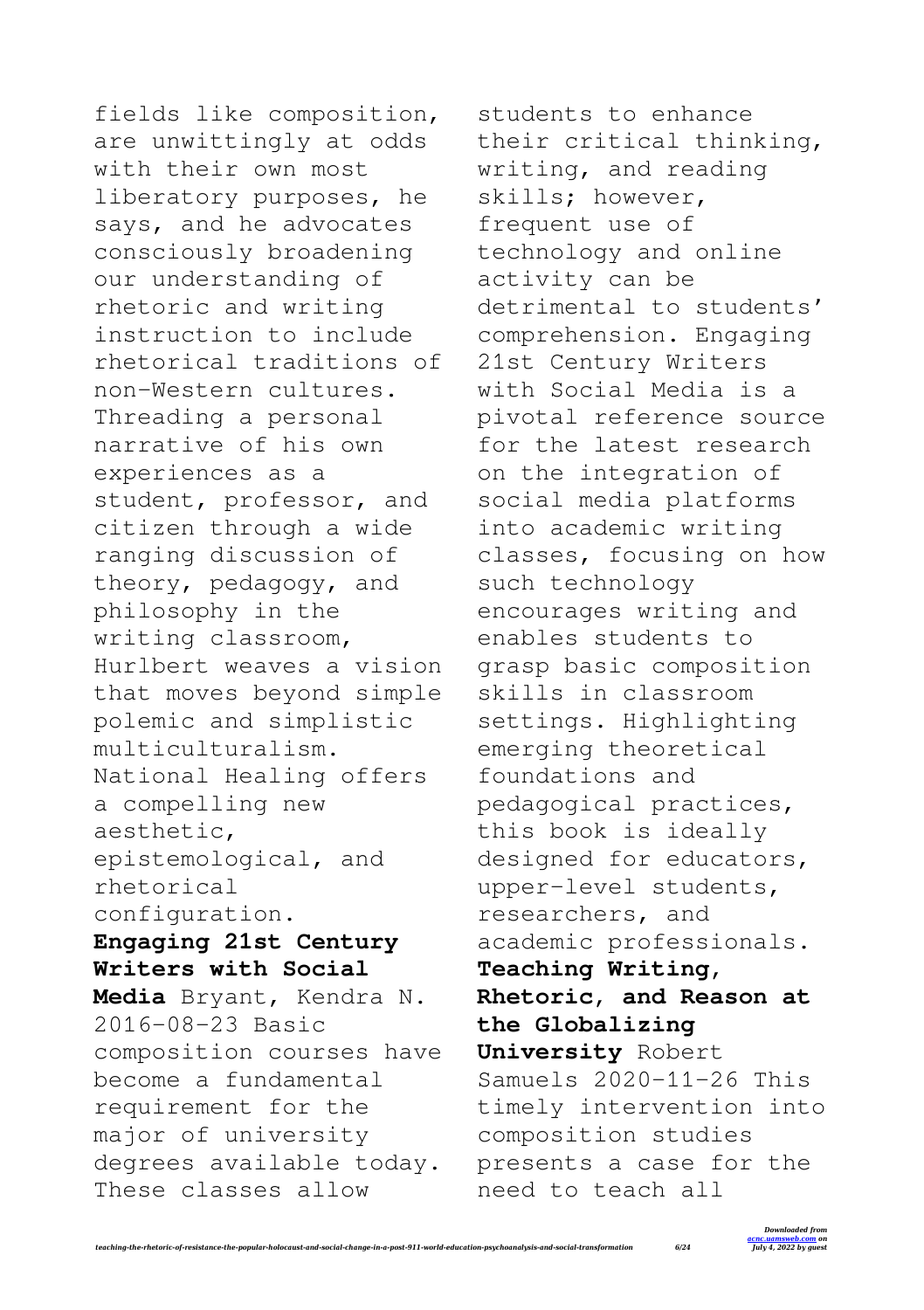students a shared system of communication and logic based on the modern globalizing ideals of universality, neutrality, and empiricism. Based on a series of close readings of contemporary writing by Stanley Fish, Asao Inoue, Doug Downs and Elizabeth Wardle, Richard Rorty, Slavoj Zizek, and Steven Pinker, this book critiques recent arguments that traditional approaches to teaching writing, grammar, and argumentation foster marginalization, oppression, and the restriction of student agency. Instead, it argues that the best way to educate and empower a diverse global student body is to promote a mode of academic discourse dedicated to the impartial judgment of empirical facts communicated in an open and clear manner. It provides a critical analysis of core topics in composition studies, including the teaching of grammar; notions of

objectivity and neutrality; empiricism and pragmatism; identity politics; and postmodernism. Aimed at graduate students and junior instructors in rhetoric and composition, as well as more seasoned scholars and program administrators, this polemical book provides an accessible staging of key debates that all writing instructors must grapple with. **Resources in Education** 1994 **The Rhetoric of Rebel Women** Kimberly Harrison 2013-10-07 During the American Civil War, southern white women found themselves speaking and acting in unfamiliar and tumultuous circumstances. With the war at their doorstep, women who supported the war effort took part in defining what it meant to be, and to behave as, a Confederate through their verbal and

nonverbal rhetorics. Though most did not speak from the podium, they viewed themselves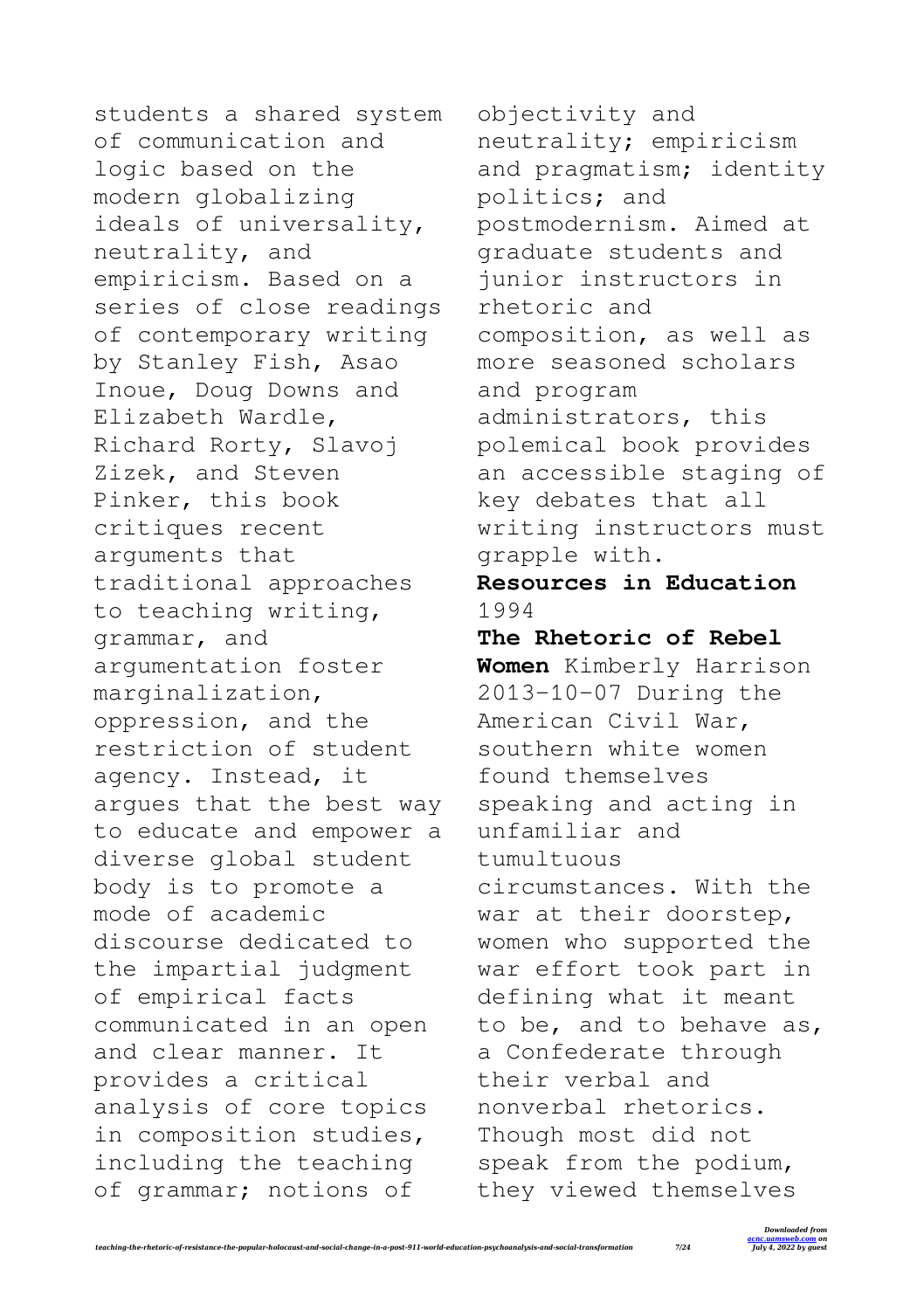as participants in the war effort, indicating that what they did or did not say could matter. Drawing on the rich evidence in women's Civil War diaries, The Rhetoric of Rebel Women recognizes women's persuasive activities as contributions to the creation and maintenance of Confederate identity and culture. Informed by more than one hundred diaries, this study provides insight into how women cultivated rhetorical agency, challenging traditional gender expectations while also upholding a cultural status quo. Author Kimberly Harrison analyzes the rhetorical choices these women made and valued in wartime and postwar interactions with Union officers and soldiers, slaves and former slaves, local community members, and even their God. In their intimate accounts of everyday war, these diarists discussed rhetorical strategies that could impact their safety, their livelihoods, and those

of their families. As they faced Union soldiers in attempts to protect their homes and property, diarists saw their actions as not only having local, immediate impact on their well-being but also as reflecting upon their cause and the character of the southern people as a whole. They instructed themselves through their personal writing, allowing insight into how southern women prepared themselves to speak and act in new and contested contexts. The Rhetoric of Rebel Women highlights the contributions of privileged white southern women in the development of the Confederate national identity, presenting them not as passive observers but as active participants in the war effort. *Teaching Resistance in Composition* Joe Marshall Hardin 1999 **Psychoanalysis, Culture & Society** 2009 The Formation of College English Thomas P. Miller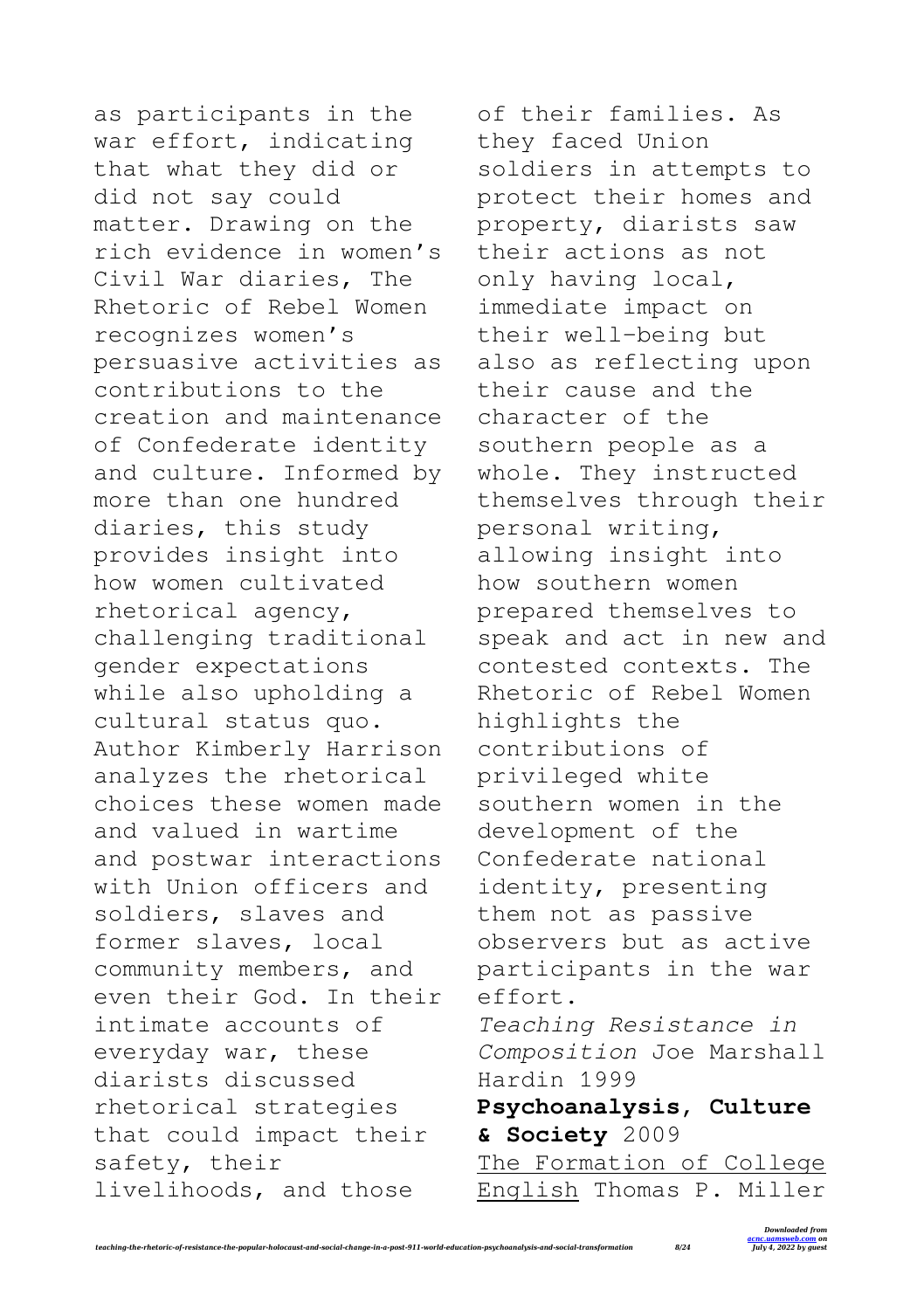1997 In the middle of the eighteenth century, English literature, composition, and rhetoric were introduced almost simultaneously into colleges throughout the British cultural provinces. Professorships of rhetoric and belles lettres were established just as print was reaching a growing reading public and efforts were being made to standardize educated taste and usage. The provinces saw English studies as a means to upward social mobility through cultural assimilation. In the educational centers of England, however, the introduction of English represented a literacy crisis brought on by provincial institutions that had failed to maintain classical texts and learned languages. Today, as rhetoric and composition have become reestablished in the humanities in American colleges, English studies are being broadly transformed by cultural studies,

community literacies, and political controversies. Once again, English departments that are primarily departments of literature see these basic writing courses as a sign of a literacy crisis that is undermining the classics of literature. The Formation of College English reexamines the civic concerns of rhetoric and the politics that have shaped and continue to shape college English. Discourse, Power and Resistance Jerome Satterthwaite 2003 This work exposes the practices that are controlling education and reducing it to little more than skills development in preparation for work. It questions the strategy of mentoring to show how its dynamic requires docility from the learner and thus perpetuates inequality. **Active Voices** Sharon McKenzie Stevens 2010-07-02 Explores the relationship between social movements and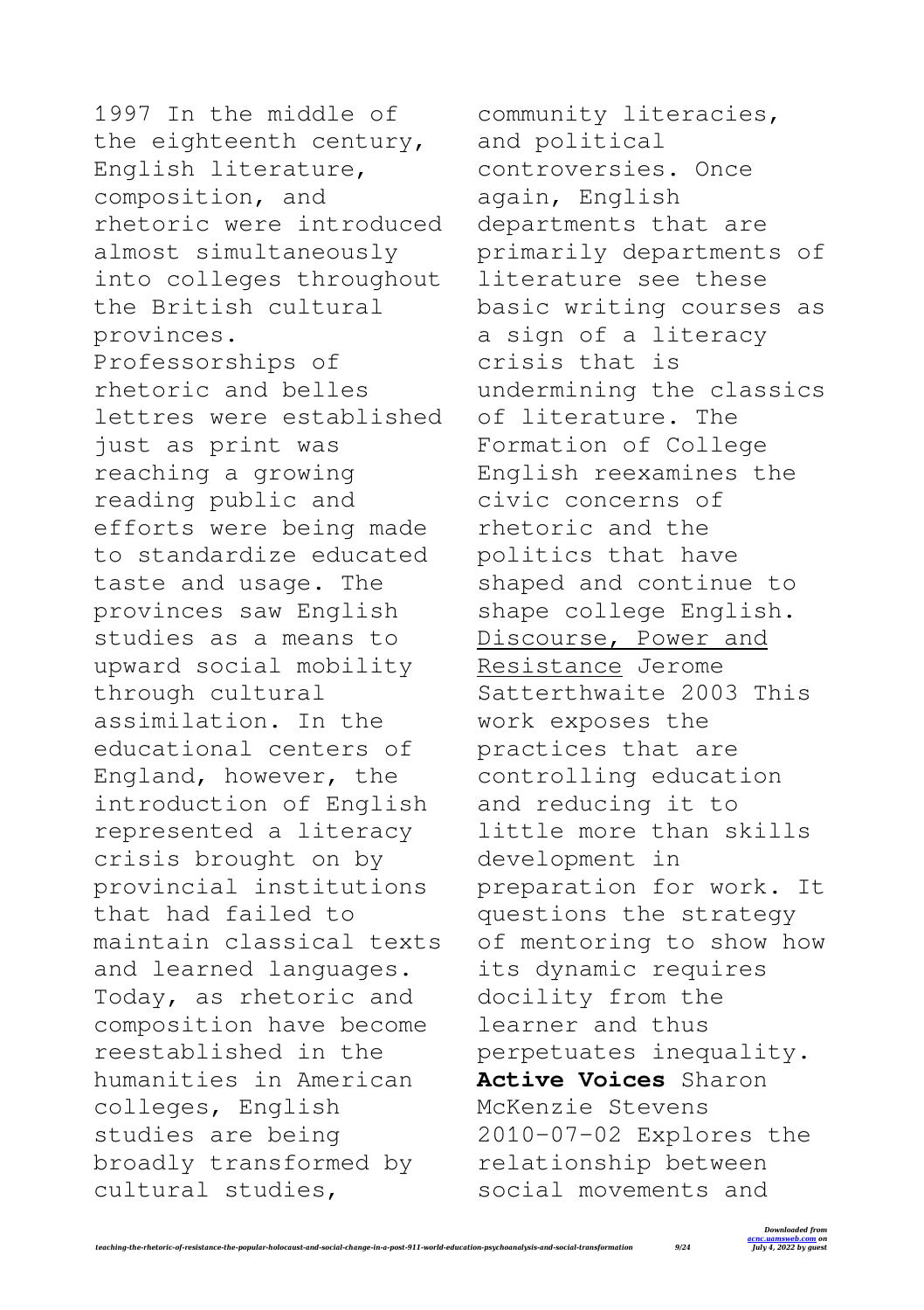rhetorical theory and practice.

**Survivance, Sovereignty, and Story** Lisa King 2015-11-01 Focusing on the importance of discussions about sovereignty and of the diversity of Native American communities, Survivance, Sovereignty, and Story offers a variety of ways to teach and write about indigenous North American rhetorics. These essays introduce indigenous rhetorics, framing both how and why they should be taught in US university writing classrooms. Contributors promote understanding of American Indian rhetorical and literary texts and the cultures and contexts within which those texts are produced. Chapters also supply resources for instructors, promote cultural awareness, offer suggestions for further research, and provide examples of methods to incorporate American Indian texts into the classroom curriculum. Survivance, Sovereignty, and Story

provides a decolonized vision of what teaching rhetoric and writing can be and offers a foundation to talk about what rhetoric and pedagogical practice can mean when examined through American Indian and indigenous epistemologies and contemporary rhetorics. Contributors include Joyce Rain Anderson, Resa Crane Bizzaro, Qwo-Li Driskill, Janice Gould, Rose Gubele, Angela Haas, Jessica Safran Hoover, Lisa King, Kimberli Lee, Malea D. Powell, Andrea Riley-Mukavetz, Gabriela Raquel Ríos, and Sundy Watanabe. Teacher Education in Lifelong Learning Alison Iredale 2018-01-13 This

book promotes the idea that professionalism among teachers should be marked by democratic relations, rather than by managerialism and performance management. It provides a thorough investigation of issues around the participation of trainee teachers in the Lifelong Learning Sector, by reflecting on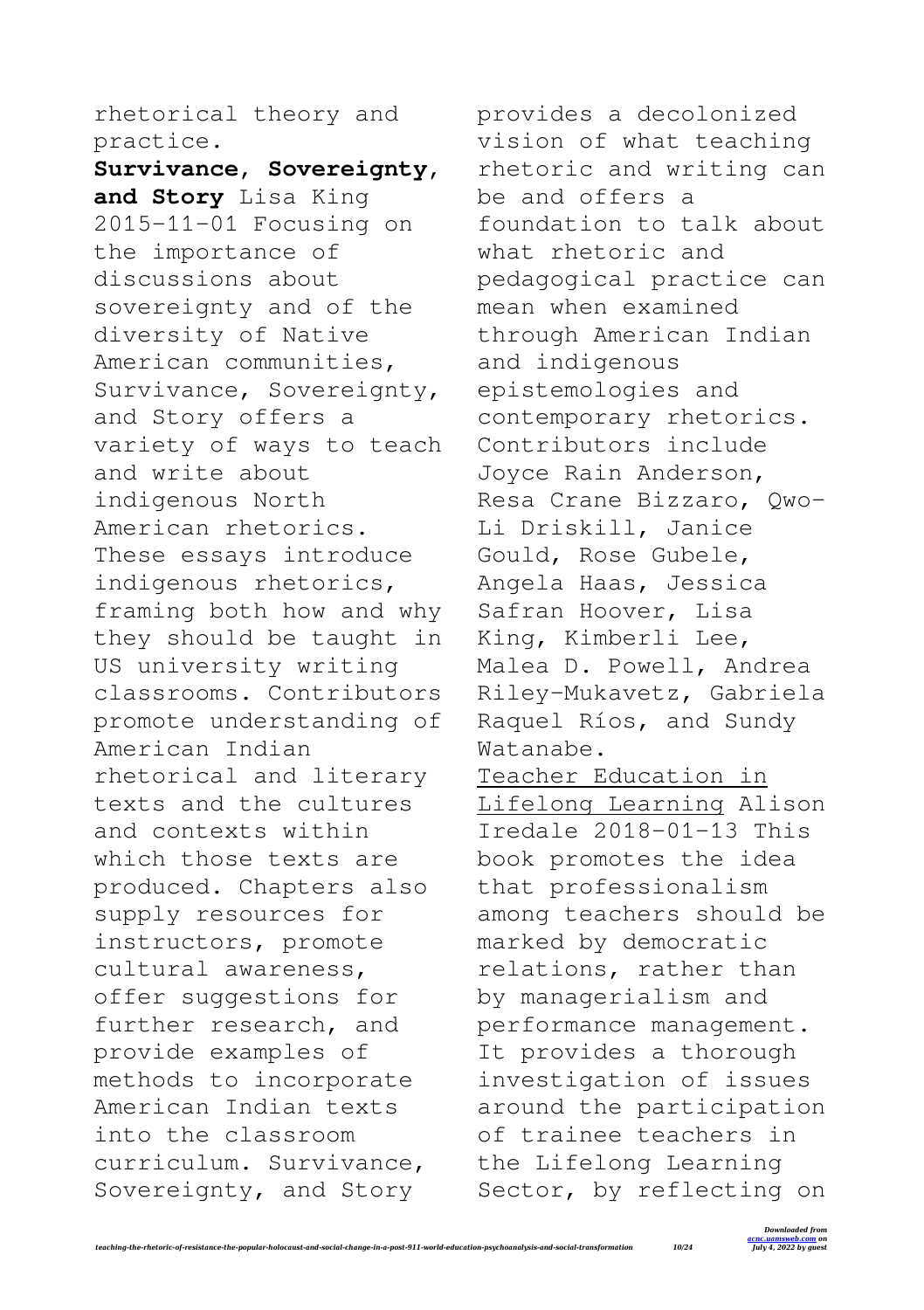their experiences and questioning how well initial teacher education prepares teachers as professional practitioners in the sector. The reflexive nature of the book promotes a deep discussion of the nature of professionalism, drawing upon the works of John Dewey, Michel Foucault and Pierre Bourdieu, and places initial teacher education in the Lifelong Learning Sector firmly within the policy and ideological context of regulation, audit and control. It also illuminates pertinent discussions around teacher agency through a consideration of confidence, excellence, and routinised practices. Finally, the book takes us 'through the looking glass' to reveal the tensions within the teacher education curriculum as it prepares trainee teachers for a readymade world, whilst at the same time attempting to encourage principles of social justice,

inclusive practice and education as a democratic endeavour. It will be compelling reading for students and researchers working in Education and Sociology, particularly those with an interest in lifelong learning and teacher training. *Rhetoric and Resistance in the Corporate Academy* Christopher Carter 2008 Analyzes the political and legal struggles between labor movements and school administrators over the rise of part-time and temporary jobs in higher education. A Companion to Roman Rhetoric William Dominik 2010-01-11 Presents a survey of Roman rhetoric that explores its ranging cultural importance. This book covers topics such as: the evolution of Roman rhetoric from its origins to the Renaissance; rhetoric's role in education and acculturation; the seminal importance of rhetoric in statesmanship and politics; and more.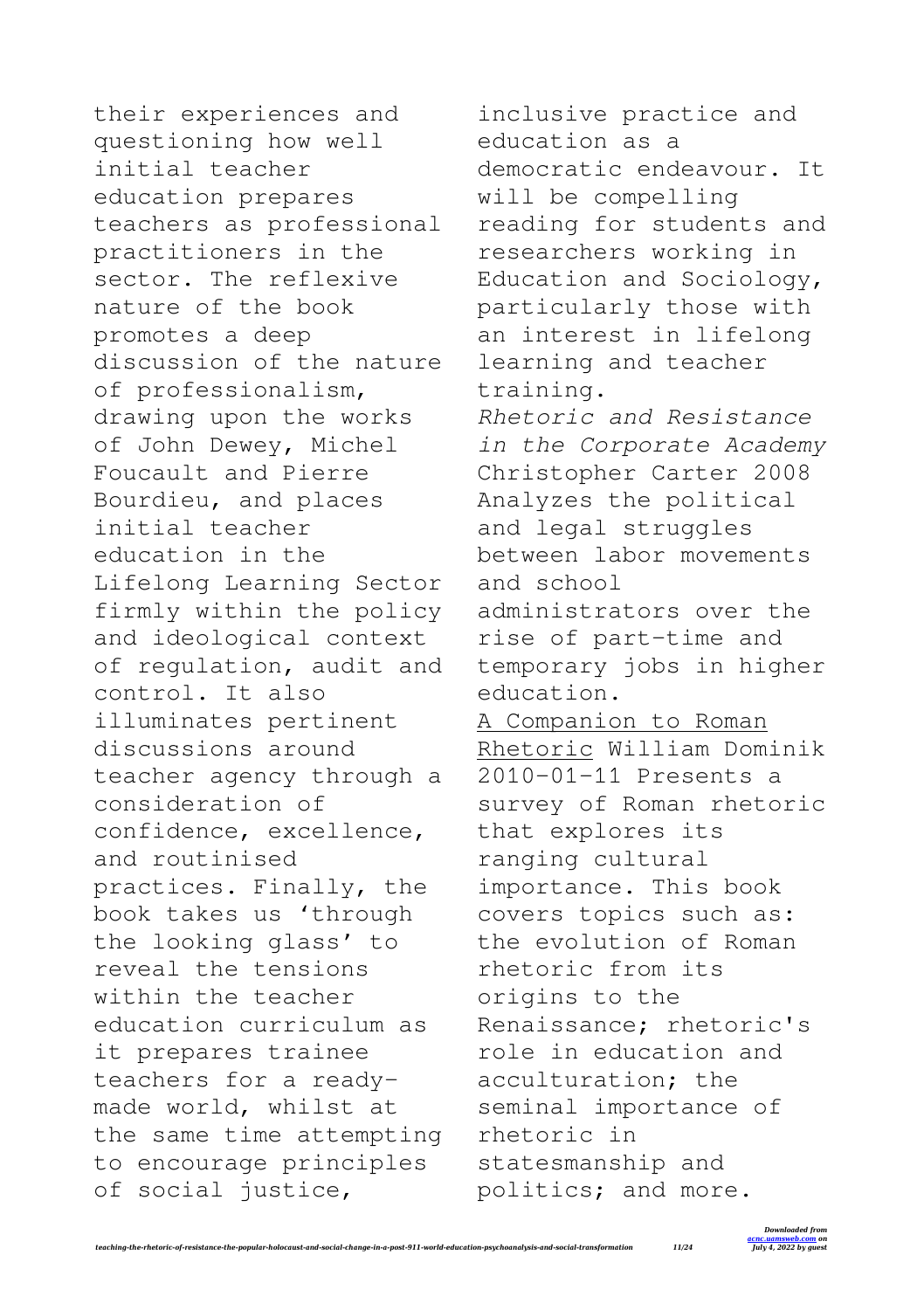## **Refiguring Rhetorical**

**Education** Jessica Enoch 2008-05-16 Refiguring Rhetorical Education: Women Teaching African American, Native American, and Chicano/a Students, 1865-1911 examines the work of five female teachers who challenged gendered and cultural expectations to create teaching practices that met the civic and cultural needs of their students. The volume analyzes Lydia Maria Child's The Freedmen's Book, a post–Civil War educational textbook for newly freed slaves; Zitkala Ša's autobiographical essays published in the Atlantic Monthly in 1900 that questioned the work of off-reservation boarding schools for Native American students; and Jovita Idar, Marta Peña, and Leonor Villegas de Magnón's contributions to the Spanish-language newspaper La Crónica in 1910 and 1911—contributions that offered language and cultural instruction

their readers could not receive in Texas public schools. Author Jessica Enoch explores the possibilities and limitations of rhetorical education by focusing on the challenges that Child, Zitkala Ša, Idar, Peña, and Villegas made to dominant educational practices. Each of these teachers transformed their seemingly apolitical occupation into a site of resistance, revising debilitating educational methods to advance culture-based and politicized teachings that empowered their students to rise above their subjugated positions. Refiguring Rhetorical Education considers how race, culture, power, and language are both implicit and explicit in discussions of rhetorical education for marginalized students and includes six major tenets to guide presentday pedagogies for civic engagement.

**Teaching Resistance** John Mink 2019-10-01 Teaching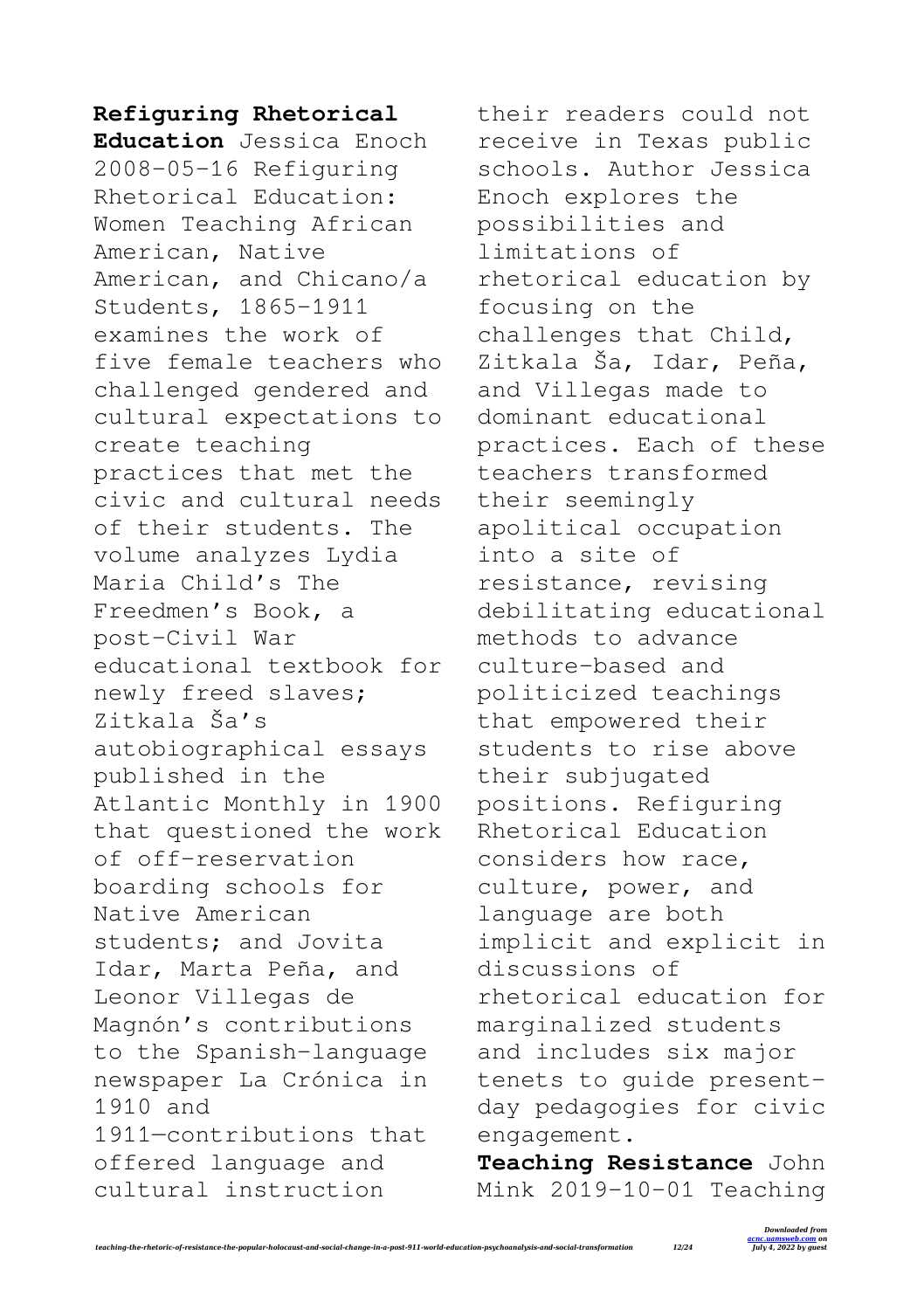Resistance is a collection of the voices of activist educators from around the world who engage inside and outside the classroom from pre-kindergarten to university and emphasize teaching radical practice from the field. Written in accessible language, this book is for anyone who wants to explore new ways to subvert educational systems and institutions, collectively transform educational spaces, and empower students and other teachers to fight for genuine change. Topics include community self-defense, Black Lives Matter and critical race theory, intersections between punk/DIY subculture and teaching, ESL, anarchist education, Palestinian resistance, trauma, working-class education, prison teaching, the resurgence of (and resistance to) the Far Right, special education, antifascist pedagogies, and more. Edited by social studies teacher, author, and

punk musician John Mink, the book features expanded entries from the monthly column in the politically insurgent punk magazine Maximum Rocknroll, plus new works and extensive interviews with subversive educators. Contributing teachers include Michelle Cruz Gonzales, Dwayne Dixon, Martín Sorrondeguy, Alice Bag, Miriam Klein Stahl, Ron Scapp, Kadijah Means, Mimi Nguyen, Murad Tamini, Yvette Felarca, Jessica Mills, and others, all of whom are unified against oppression and readily use their classrooms to fight for human liberation, social justice, systemic change, and true equality. Royalties will be donated to Teachers 4 Social Justice: t4si.org *Rhetoric of the Protestant Sermon in America* Eric C. Miller 2020-01-15 In Rhetoric of the Protestant Sermon in America: Pulpit Discourse at the Turn of the Millennium, ten scholars analyze notable sermons from the fifty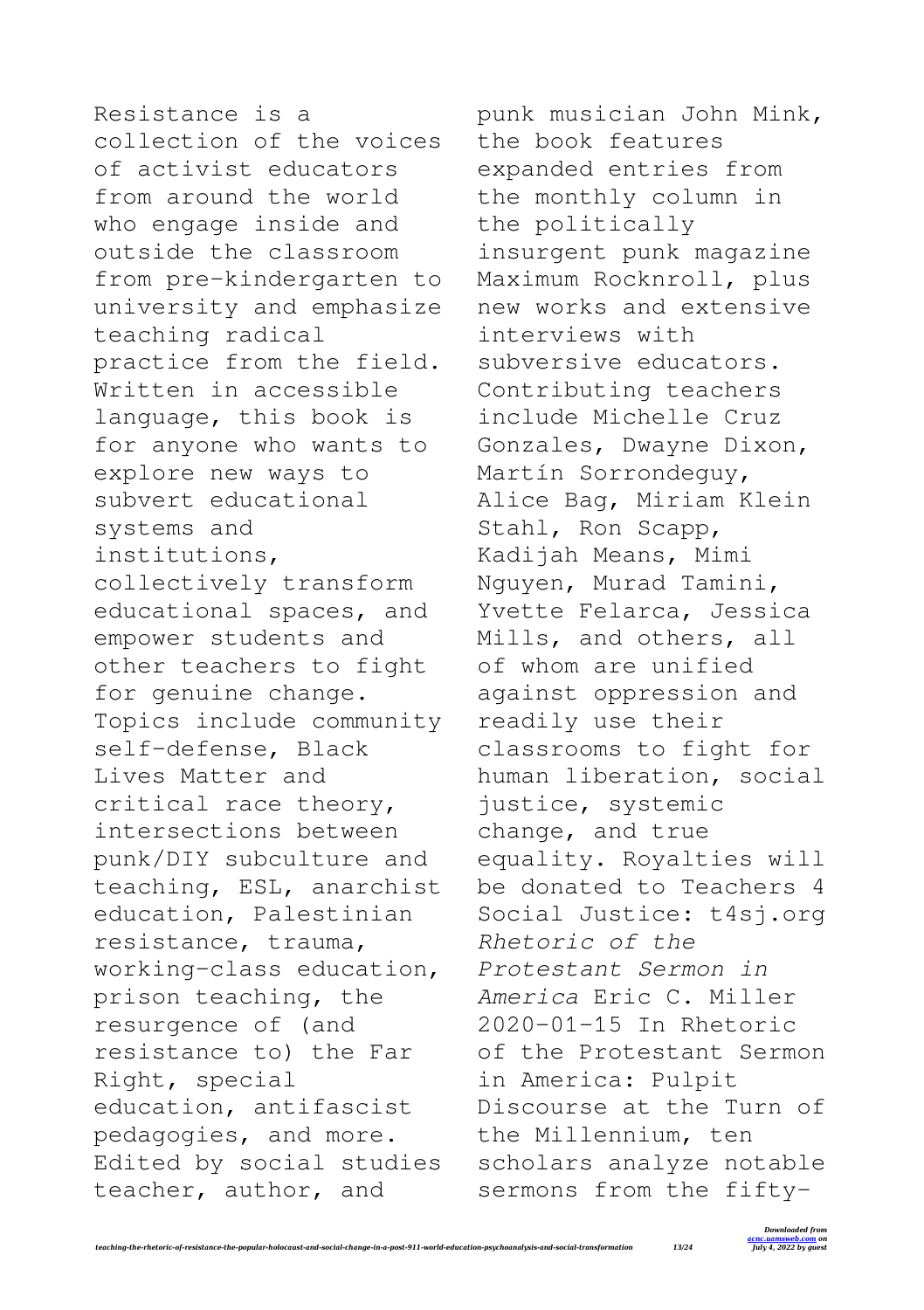year span between 1965 and 2015, during which the Protestant sermon has undergone significant change in the United States. Contributors examine how this turbulent time period witnessed a variety of important shifts in the arguments, evidences, and rhetorical strategies employed by contemporary preachers. Because religious practice is inextricably tangled in the culture, politics, and economy of its historical situation, the public expression of a faith is certain to move with the times. In their treatment of race, sex, gender, class, and citizenship, sermons apply ancient texts to current events and controversies, often to revealing effect. This collection, thoughtfully edited by Eric C. Miller and Jonathan J. Edwards, demonstrates how the genre of the Protestant sermon has evolved—or resisted evolution—across the years. Scholars of religion, rhetoric,

communication, sociology, and cultural studies will find this book particularly useful.

**Speaking Within and Against** Pritha Prasad 2019 This project engages critical race, feminist, and queer studies scholarship in rhetoric and composition studies to consider how the heightened public visibility of racialized, gendered, and sexualized statesanctioned violence after Ferguson demands a critical revision of the field's institutional (Chapters One and Two), pedagogical (Chapter Three), and epistemological/scholarl y paradigms (Chapter Four). In Chapter One, I use women of color feminisms, Black feminisms, and queer of color critique (Cohen; Ferguson and Hong; Muñoz; Chavez) to write a critical "herstoriography" (Garza; Lindsey) of rhetoric and composition's institutional policy statements after the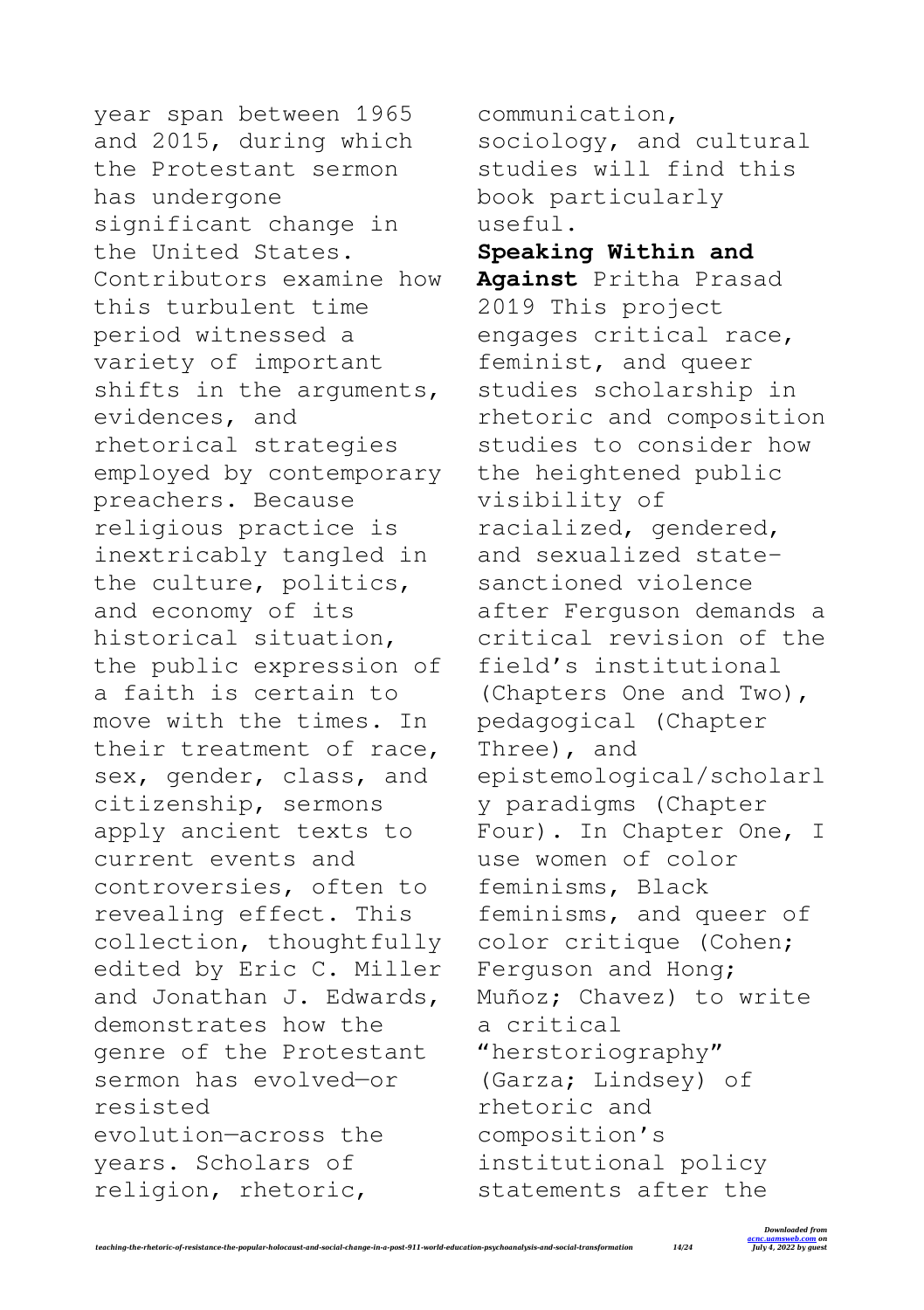Civil Rights Movement. Using these frameworks, I argue in Chapter Two that the increase in visibility of antiracist political agitation both "in the streets" and within rhetoric and composition via professional events such as the 2018 Conference on College Composition and Communication Conference (CCCC) in Kansas City renews opportunities to "rematerialize" (Melamed) the field's constructs of literacy, humanity, embodiment, space, and time. Extending this intervention to consider pedagogical and theoretical paradigms in the field, I then shift in the second half of the project to discuss rhetoric and composition's major pedagogical and theoretical paradigms. In Chapter Three, I look to the multimodal pedagogical and theoretical turn within rhetoric, composition, and digital media studies and its racialized, gendered,

and sexualized erasures. I offer instead an alternative women of color feminist, Black feminist, and queer of color archive for theorizing about multimodality (Richardson; Nash; Miller-Young), and discuss my own attempts as a composition instructor to implement these frameworks in a Digital Media Composing course after Ferguson. Finally, in Chapter Four, my project concludes by considering Black feminist approaches to (new) materialist rhetorical criticism (Wynter; Weheliye). I analyze the rhetorical appeals and pedagogies of mediated and multimodal Black feminist and queer activist movements post-Ferguson like #BlackLivesMatter and #BlackTwitter to illustrate how these resistance rhetorics critically challenge popular new materialist and posthumanist frameworks in rhetoric and composition (Latour; Gries; Rickert). As a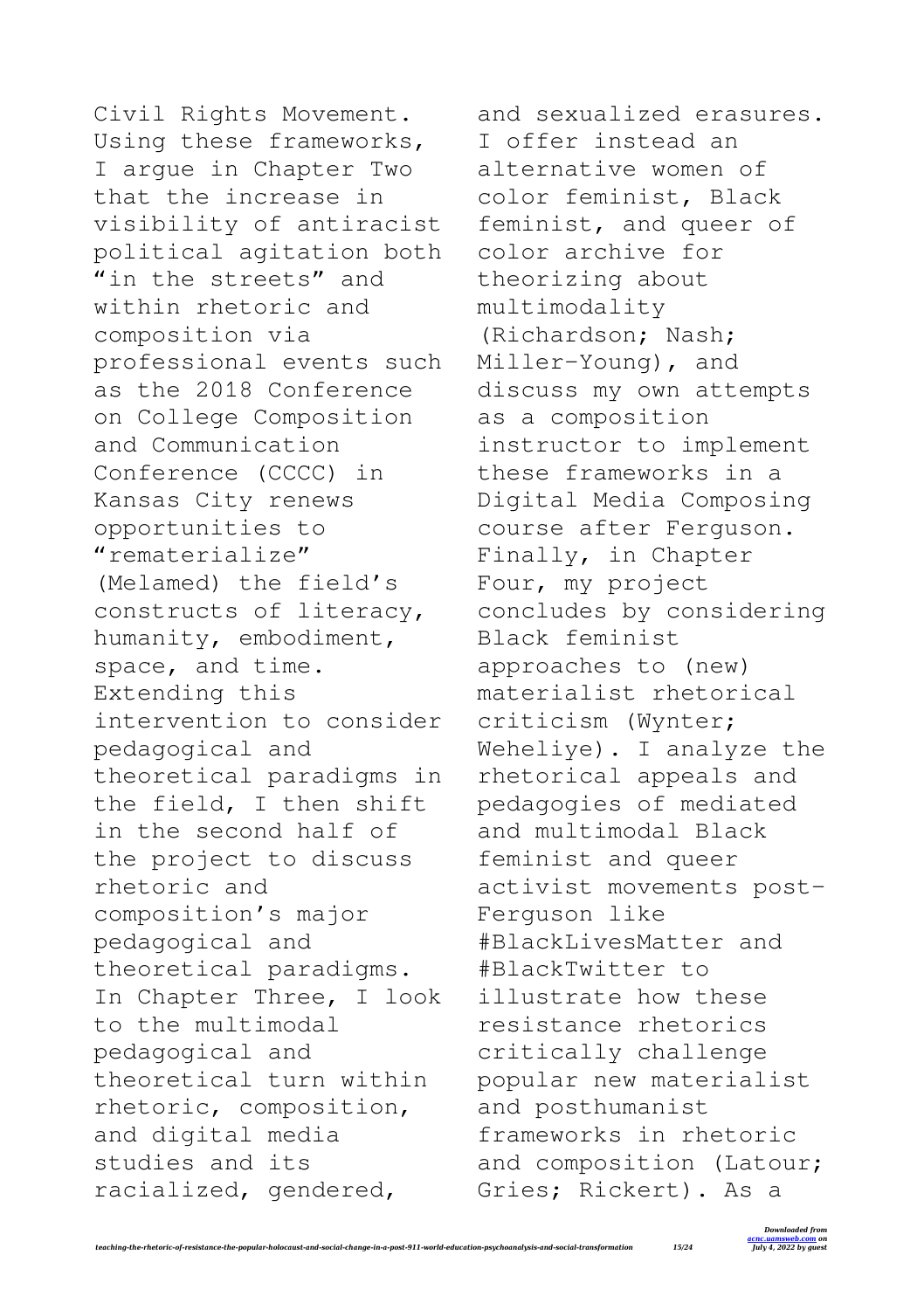whole, Teaching Within and Against contends that in order to truly disrupt the racism that, as the National Council of Teachers of English (NCTE) states, is "rendered complexly in the substance of our profession," our field's frameworks for theorizing racial politics must establish revisionary histories, canons, and pedagogies that are materially in dialogue with the resistance rhetorics of antiracist movements on the ground. The Handbook of Organizational Rhetoric and Communication Oyvind Ihlen 2018-05-10 A onestop source for scholars and advanced students who want to get the latest and best overview and discussion of how organizations use rhetoric While the disciplinary study of rhetoric is alive and well, there has been curiously little specific interest in the rhetoric of organizations. This book seeks to remedy that omission. It presents a

research collection created by the insights of leading scholars on rhetoric and organizations while discussing state-of-theart insights from disciplines that have and will continue to use rhetoric. Beginning with an introduction to the topic, The Handbook of Organizational Rhetoric and Communication offers coverage of the foundations and macrocontexts of rhetoric—as well as its use in organizational communication, public relations, marketing, management and organization theory. It then looks at intellectual and moral foundations without which rhetoric could not have occurred, discussing key concepts in rhetorical theory. The book then goes on to analyze the processes of rhetoric and the challenges and strategies involved. A section is also devoted to discussing rhetorical areas or genres—namely contextual application of rhetoric and the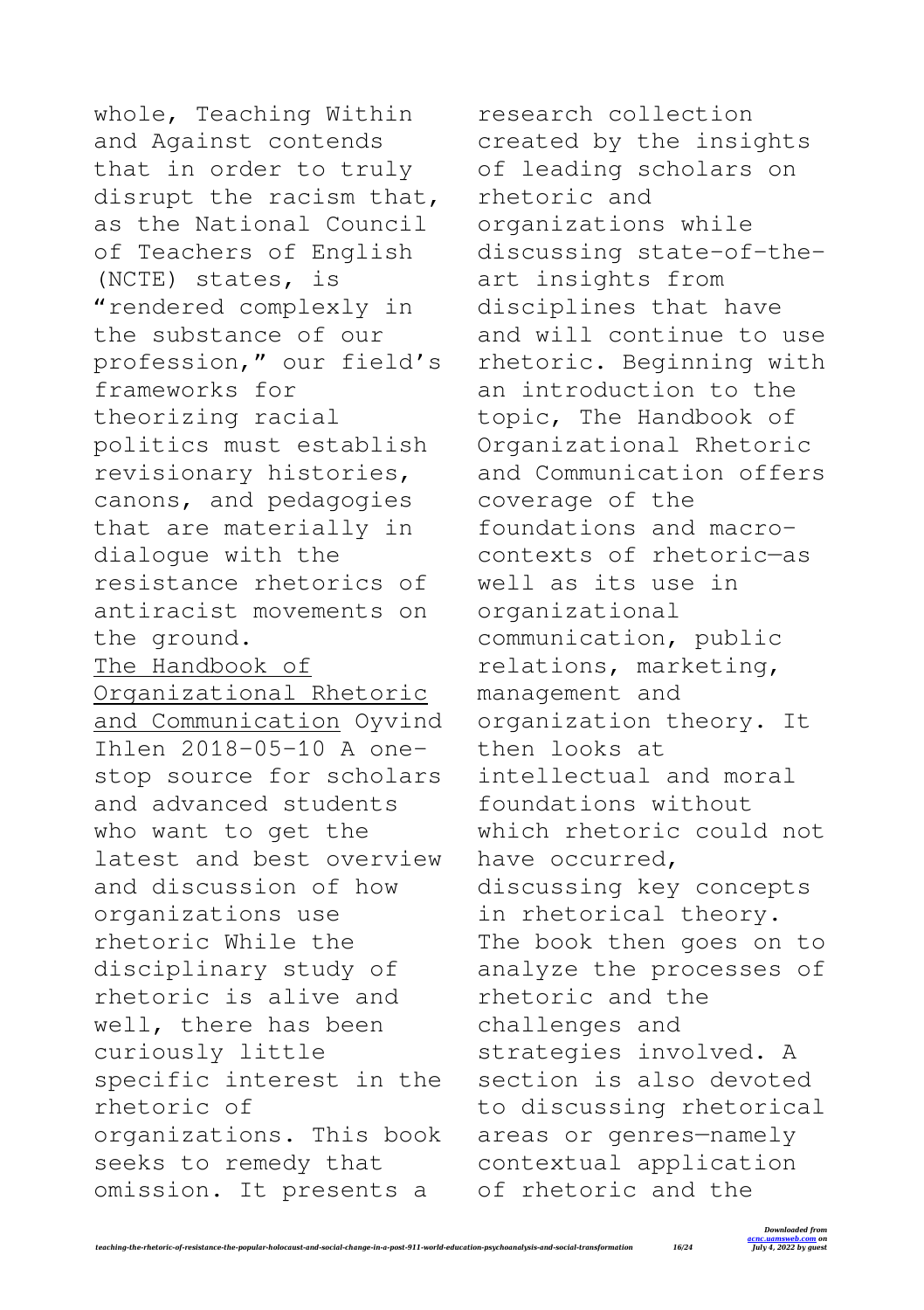challenges that arise, such as strategic issues for management and corporate social responsibility. The final part seeks to answer questions about the book's contribution to the understanding of organizational rhetoric. It also examines what perspectives are lacking, and what the future might hold for the study of organizational rhetoric. Examines the advantages and perils of organizations that seek to project their voices in order to shape society to their benefits Contains chapters working in the tradition of rhetorical criticism that ask whether organizations' rhetorical strategies have fulfilled their organizational and societal value Discusses the importance of obvious, traditional, nuanced, and critically valued strategies such as rhetorical interaction in ways that benefit discourse Explores the potential, risks, paradoxes, and

requirements of engagement Reflects the views of a team of scholars from across the globe Features contributions from organization-centered fields such as organizational communication, public relations, marketing, management, and organization theory The Handbook of Organizational Rhetoric and Communication will be an ideal resource for advanced undergraduate students, graduate students, and scholars studying organizational communications, public relations, management, and rhetoric. *Rhetorical Democracy* Gerard Hauser 2004-07-16 This collection presents theoretical, critical, applied, and pedagogical questions and cases of publics and public spheres, examining these contexts as sources and sites of civic engagement. Reflecting the current state of rhetorical theory and research, the contributions arise from the 2002 conference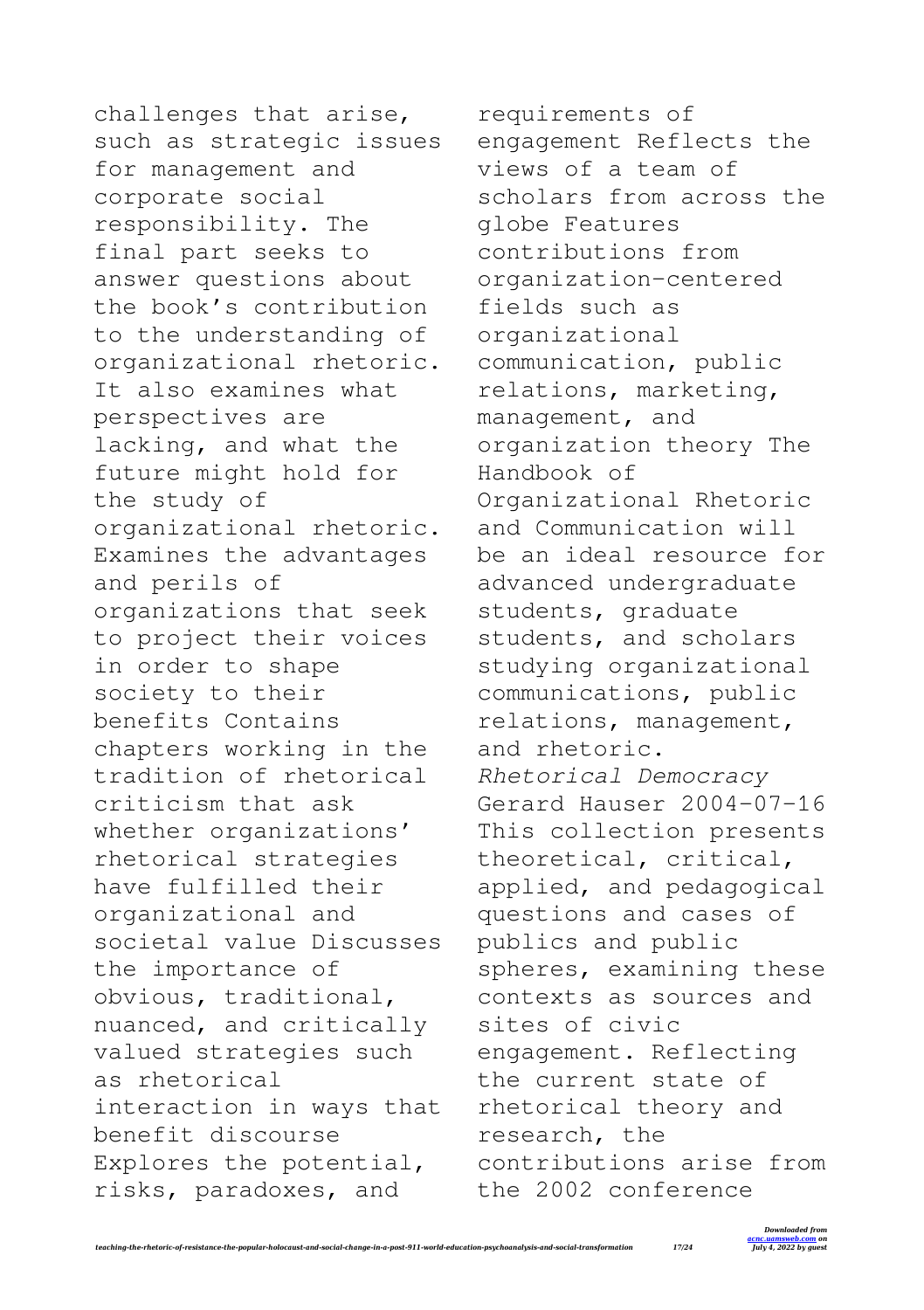proceedings of the Rhetoric Society of America (RSA). The collected essays bring together rhetoricians of different intellectual stripes in a multitraditional conversation about rhetoric's place in a democracy. In addition to the wide variety of topics presented at the RSA conference, the volume also includes the papers from the President's Panel, which addressed the rhetoric surrounding September 11, 2001, and its aftermath. Other topics include the rhetorics of cyberpolitical culture, race, citizenship, globalization, the environment, new media, public memory, and more. This volume makes a singular contribution toward improving the understanding of rhetoric's role in civic engagement and public discourse, and will serve scholars and students in rhetoric, political studies, and cultural studies. Disrupting Pedagogies in the Knowledge Society:

Countering Conservative Norms with Creative Approaches Faulkner, Julie 2011-12-31 "This book examines a range of 'disruptive' approaches, exploring how challenge, dissonance, and discomfort might be mobilized in educational contexts in order to shift taken-for-granted attitudes and beliefs held by both educators and learners"--Provided by publisher. **Multidisciplinary Perspectives on Teacher Evaluation** Morgaen L. Donaldson 2020-11-26 In the wake of national interest in teacher evaluation, this book examines what we have learned about how and whether teacher evaluation holds teachers accountable and improves their practice. Drawing on literature in psychology, economics, and sociology, this multi-disciplinary and multi-perspectival book explores teacher evaluation's intended goals of development and accountability, as well as its unintended

consequences, especially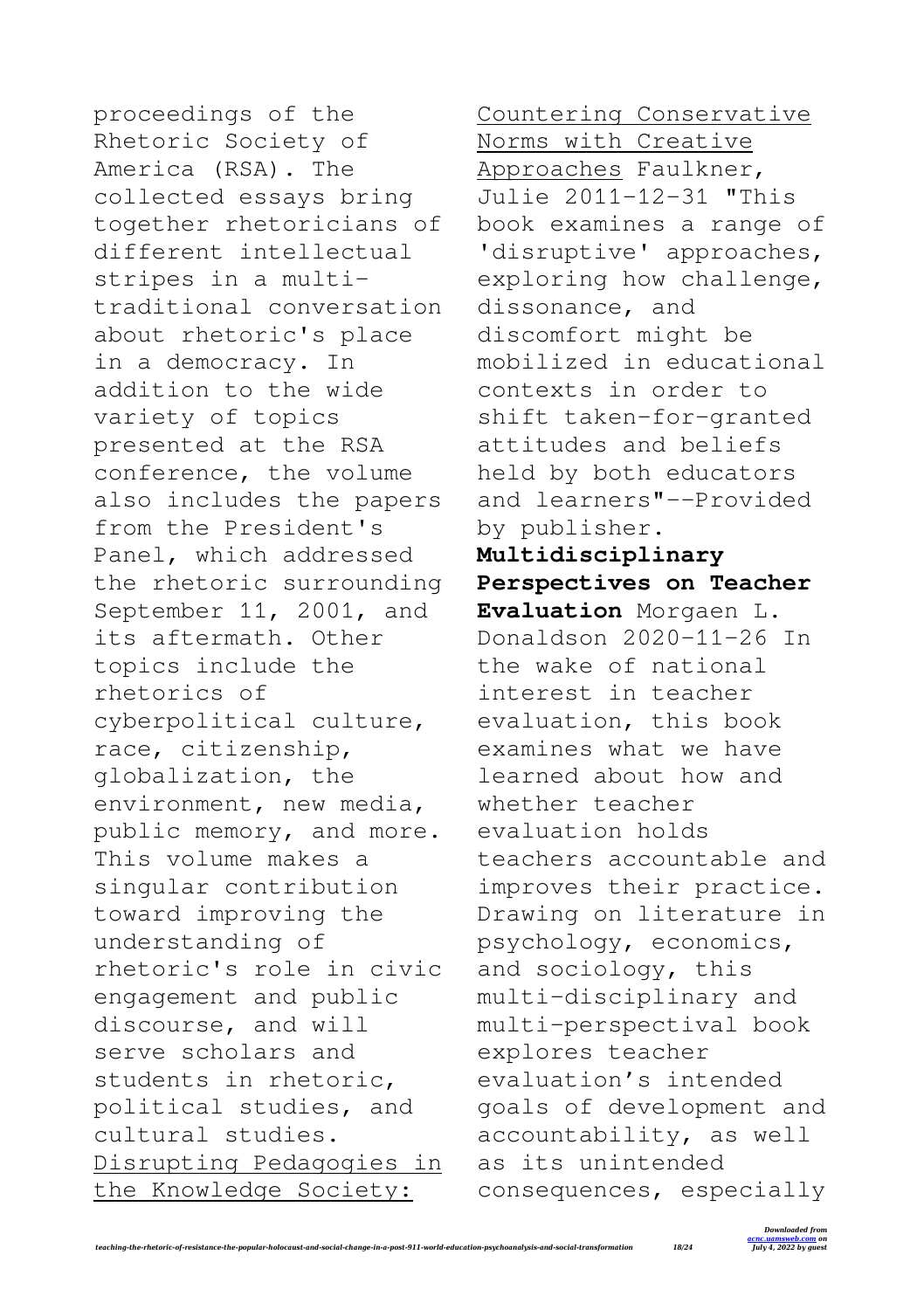as they relate to equity. Blending theory from diverse disciplines with decades of research, this book provides new insights into how teacher evaluation has played out in schools across the United States and offers recommendations for research, policy, and practice in the years to come. Insights include how to embed teacher evaluation in a larger culture of continuous learning; rethinking assumptions on accountability and development aims; and highlighting the importance of equity in the design, implementation, and outcomes of teacher evaluation. Every chapter concludes with practical recommendations informed by theory and research to guide policymakers, researchers, and district and school leaders as they seek to understand, design, and implement better teacher evaluation systems. *Mutuality in the Rhetoric and Composition*

*Classroom* David L. Wallace 2000 "Wallace and Ewald see mutuality as potentially transformative if it is based on interaction between teachers and students. The transformative notion of mutuality, which cannot be designated in advance, can be effected in classrooms by reconstituting classroom speech genres, redesigning the architecture of rhetoric and writing courses, and valuing students' interpretive agency in classroom discourse. Mutuality in alternative pedagogy, they assert, is a continuous collaboration between teachers and students."- -BOOK JACKET. Teaching the Rhetoric of Resistance R. Samuels 2007-12-25 Analyzes diverse contemporary reactions to the depiction of the Holocaust and other cultural traumas in museums, movies, television shows, classroom discussions, and bestselling books. This work also describes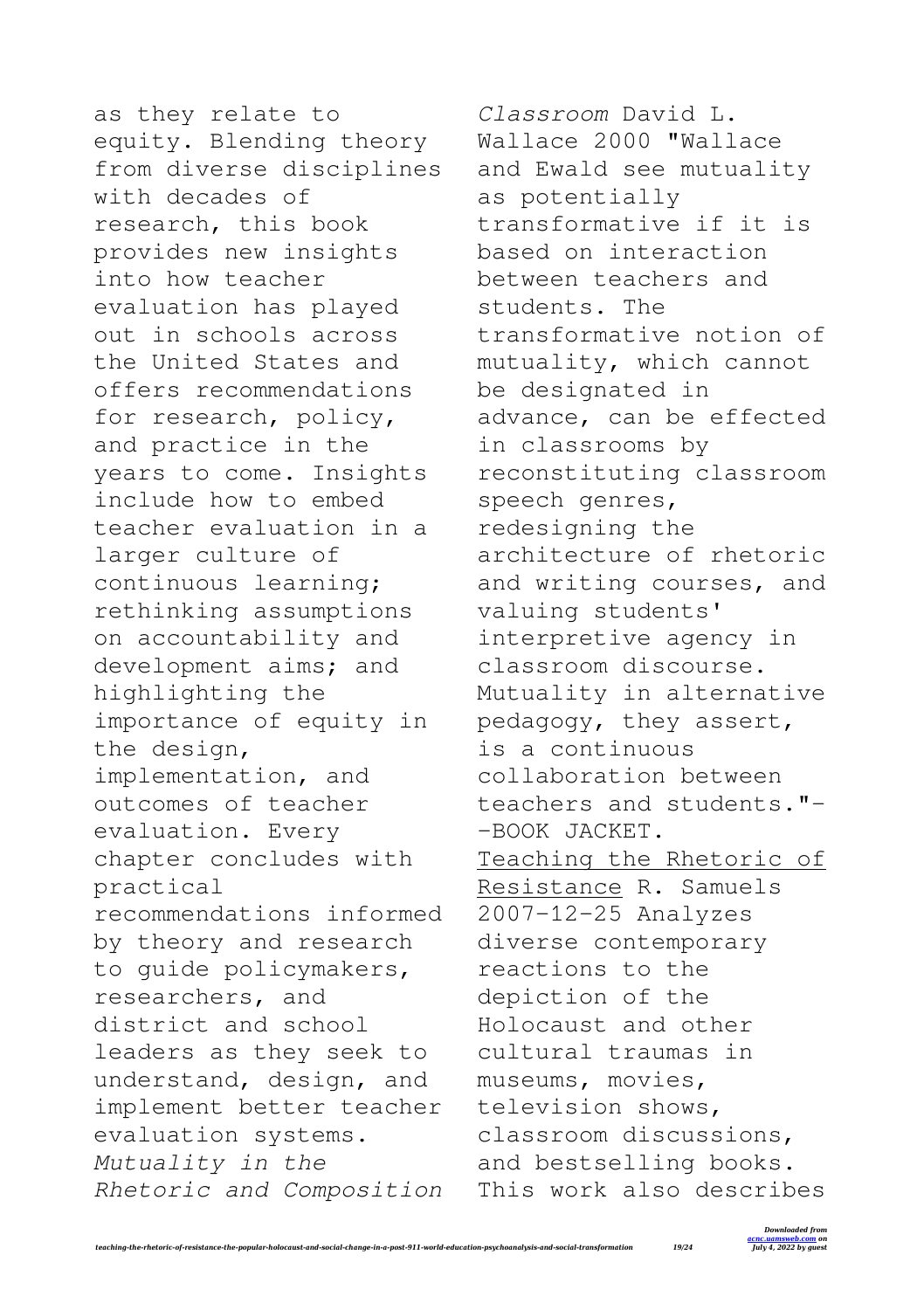several effective pedagogical strategies dedicated to overcoming student resistances to critical analysis and social engagement. *Rhetorical Criticism* Jim A. Kuypers 2009-07-16 Covering a broad range of rhetorical perspectives, Rhetorical Criticism: Perspectives in Action presents a thorough, accessible, and well-grounded introduction to rhetorical criticism. Featuring nineteen chapters written by nationally recognized scholars, the volume offers the most comprehensive introduction to rhetorical criticism available. Practicing Theory in Second Language Writing Tony Silva 2010-01-15 Theory has been used widely in the field of second language writing. Second language writing specialists—teachers, researchers, and administrators—have yet to have an open and sustained conversation about what theory is, how it works, and, more

important, how to practice theory. Practicing Theory in Second Language Writing features fourteen essays by distinguished scholars in second language writing who explore various aspects of theoretical work that goes on in the field. **Rhetorical Listening** Krista Ratcliffe 2005 Long ignored within rhetoric and composition studies, listening has returned to the disciplinary radar. Rhetorical Listening: Identification, Gender, Whiteness argues that rhetorical listening facilitates conscious identifications needed for cross-cultural communication. Refiguring Rhetorical Education Jessica Enoch 2008-05-16 Refiguring Rhetorical Education: Women Teaching African American, Native American, and Chicano/a Students, 1865-1911 examines the work of five female teachers who challenged gendered and cultural expectations to create teaching practices that met the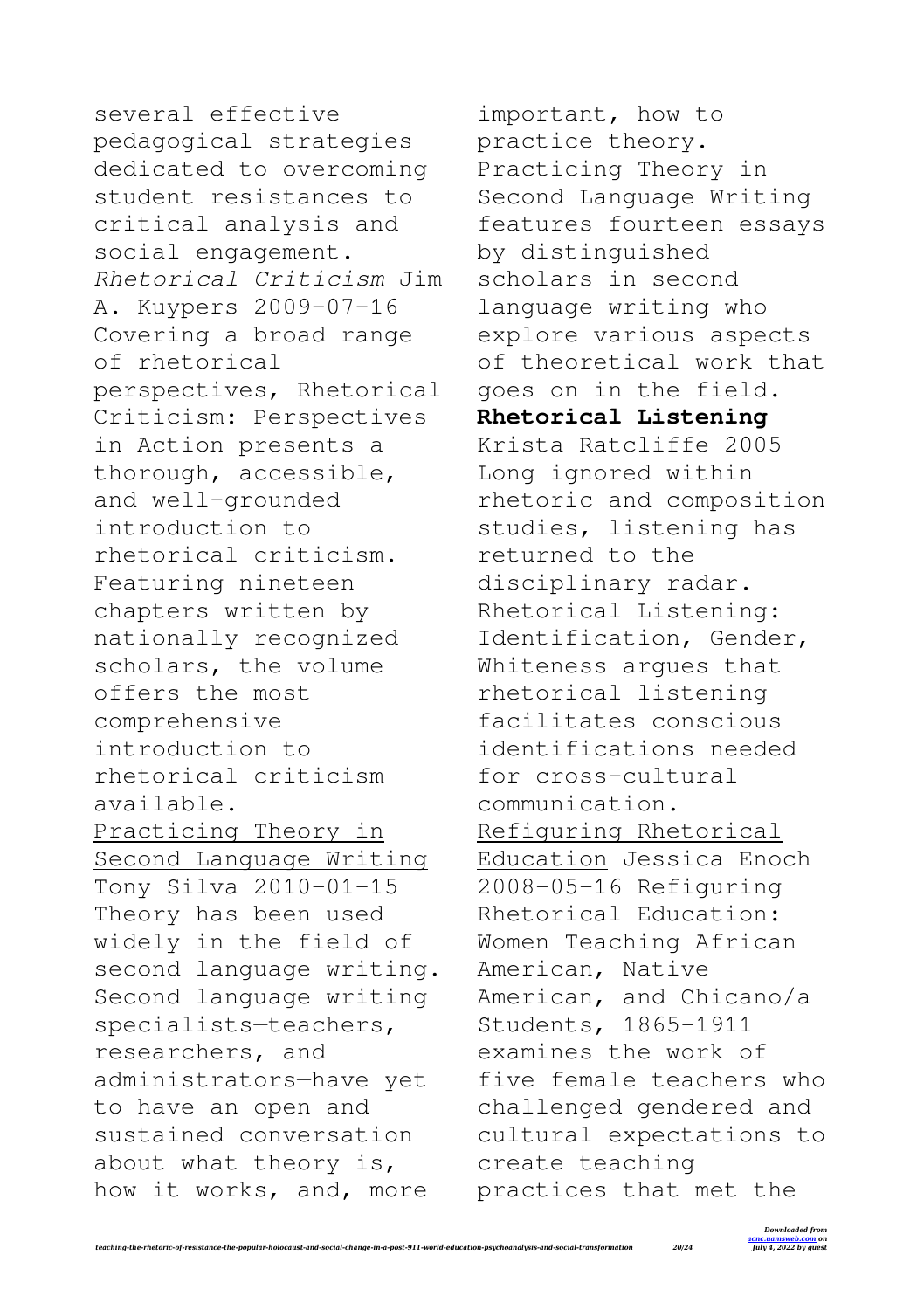civic and cultural needs of their students. The volume analyzes Lydia Maria Child's The Freedmen's Book, a post–Civil War educational textbook for newly freed slaves; Zitkala Ša's autobiographical essays published in the Atlantic Monthly in 1900 that questioned the work of off-reservation boarding schools for Native American students; and Jovita Idar, Marta Peña, and Leonor Villegas de Magnón's contributions to the Spanish-language newspaper La Crónica in 1910 and 1911—contributions that offered language and cultural instruction their readers could not receive in Texas public schools. Author Jessica Enoch explores the possibilities and limitations of rhetorical education by focusing on the challenges that Child, Zitkala Ša, Idar, Peña, and Villegas made to dominant educational practices. Each of these teachers transformed

their seemingly apolitical occupation into a site of resistance, revising debilitating educational methods to advance culture-based and politicized teachings that empowered their students to rise above their subjugated positions. Refiguring Rhetorical Education considers how race, culture, power, and language are both implicit and explicit in discussions of rhetorical education for marginalized students and includes six major tenets to guide presentday pedagogies for civic engagement.

**The Rhetoric of Resistance to Prison Education** Adam Key 2021-11-29 This book explores the discourse and rhetoric that resists and opposes postsecondary prison education. Positioning prison college programs as the best method to truly reduce recidivism, the book shows how the public – and by extension politicians – remain largely opposed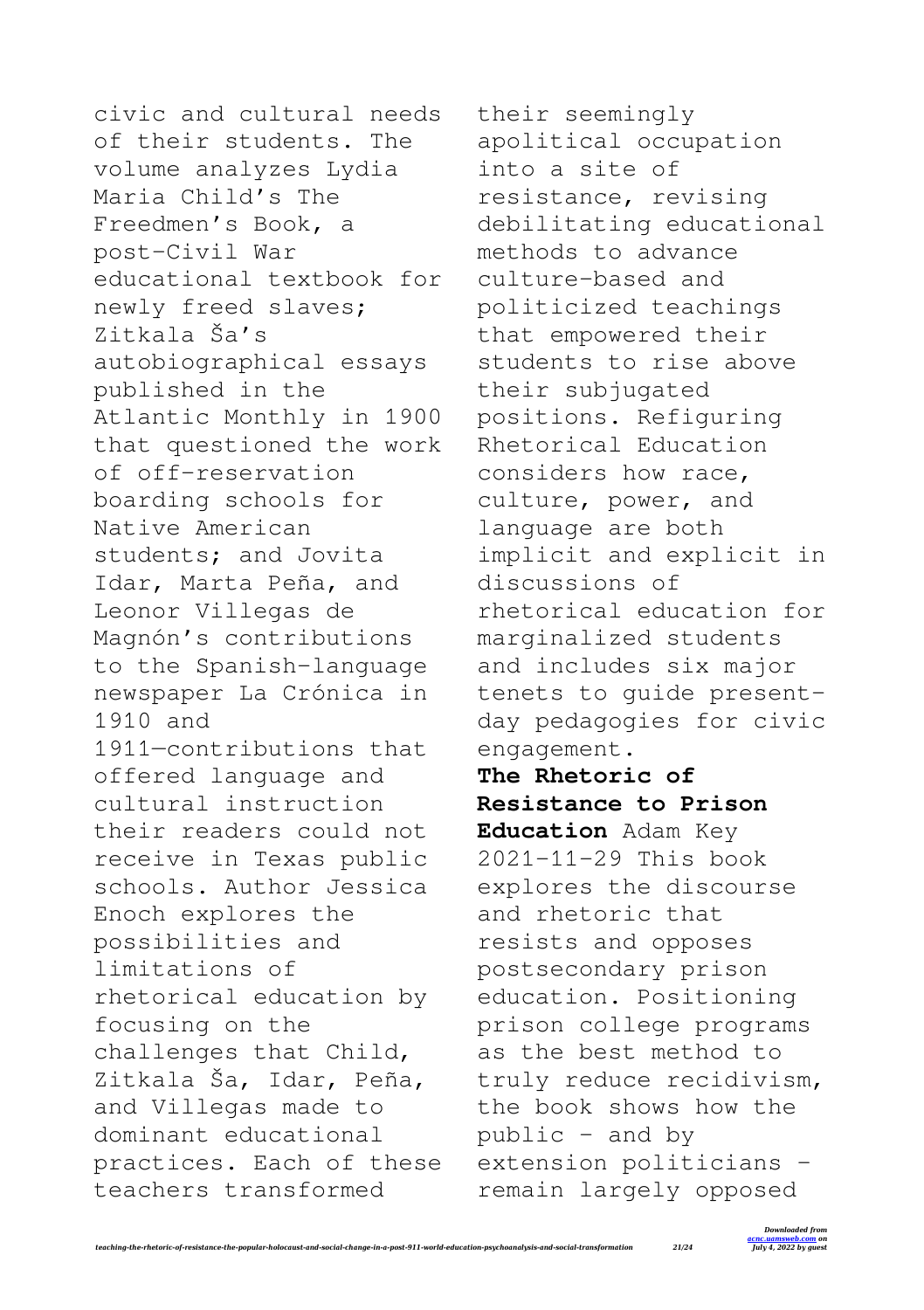to public funding for these programs, and how prisoners face internal resistance from their fellow inmates when pursuing higher education. Utilizing methods including critical rhetorical history, media analysis, and autoethnography, the author explores and critiques the discourses which inhibit prison education. Cultural discourses, echoed through media portrayal of prisoners, produce criminals as both subhuman and alwaysalready a threat to the public. This book highlights the history of rhetorical opposition to prison education; closely analyzes how convictism, prejudicial and discriminatory bias against prisoners, blocks education access and feeds the prisonindustrial-complex an ever-recycled supply of free prison labor; and discusses the implications of prison education for understanding and contesting cultural discourses of

criminality. This book will be an important reference for scholars, graduate students, and upper-level undergraduates in the fields of Rhetoric, Criminal justice, and Sociology, as well as Media and Communication studies more generally, Politics, and Education studies. Contrastive Rhetoric Revisited and Redefined Clayann Gilliam Panetta 2000-11-01 The theory of contrastive rhetoric was first put forth by Robert Kaplan in the mid 1960s to explain the differences in writing and discourse between students who were native speakers of English and their international counterparts. Over the past three decades, contrastive rhetoric theory has been used primarily by linguists in language centers and involved in ESL teaching. As the number of international students in American universities has continued to grow, contrastive rhetoric has become increasingly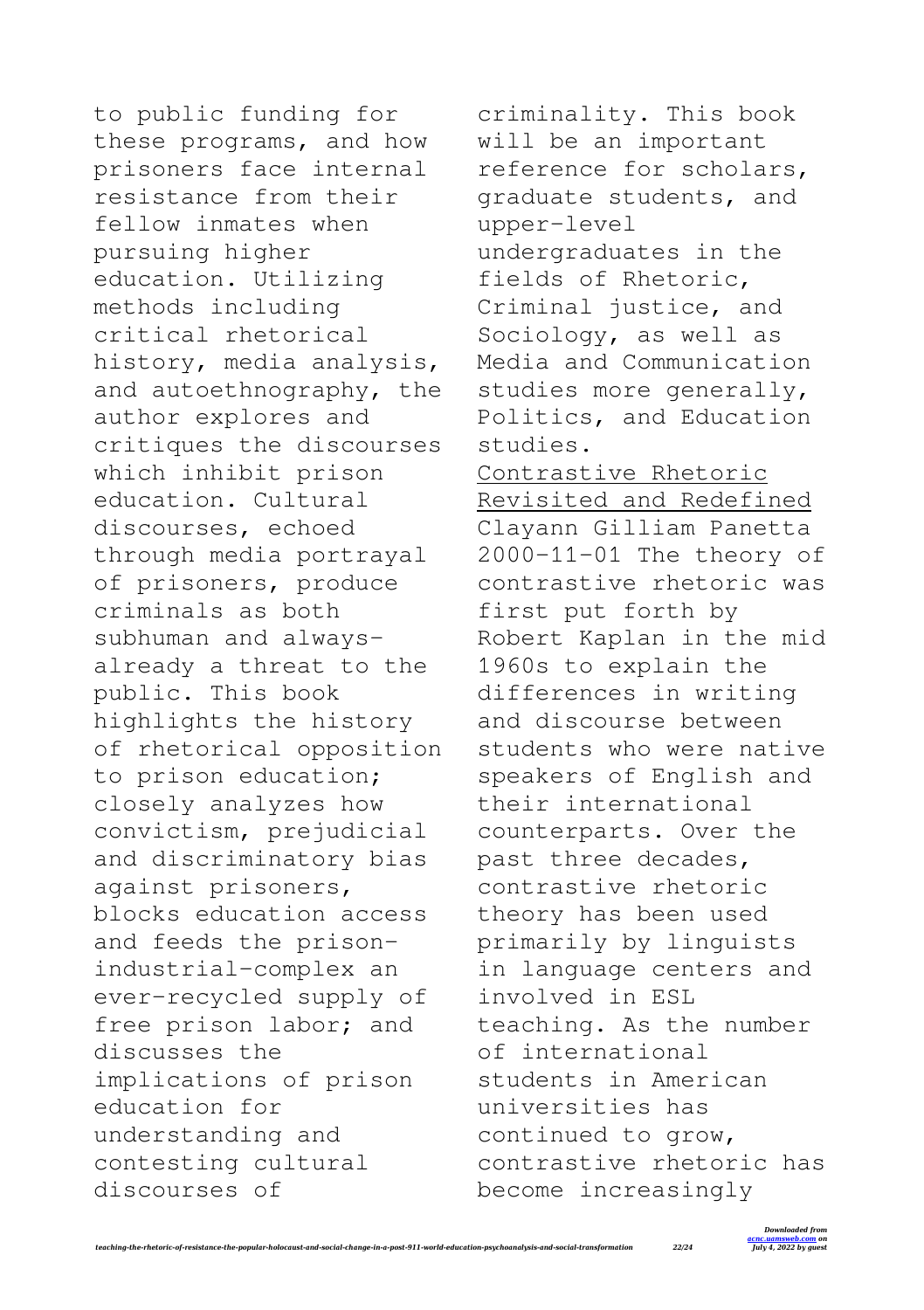relevant to all disciplines, and to rhetoric and composition in particular. This volume breaks important new ground in its examination of contrastive rhetoric in the exclusive context of composition. The editor has assembled contributors with varying areas of specialty to demonstrate how the traditional definition of contrastive rhetoric theory can be applied to composition in new and innovative ways and how it can be redefined through the lens of addressing "difference" issues in writing. Thus, the volume as a whole clarifies how the basic principles of contrastive rhetoric theory can help composition instructors to understand writing and rhetorical decisions. With the inclusion of current research on multicultural issues, this collection is appropriate for all instructors in ESL writing, including

teachers in rhetoric, composition, and linguistics. It can also be used as an advanced text for students in these areas. Wherever it is employed, it is certain to offer significant new insights into the application of contrastive rhetoric within the composition discipline. *Twentieth-century Roots of Rhetorical Studies* Jim A. Kuypers 2001 Kuypers, King, and their contributors explore the conception of rhetoric of eleven key American rhetoricians through analyses of their life's work. Each chapter uncovers the innate mode of perception that guided the rhetorical understanding of a particular critic. In so doing, this work dispels the myth that the discipline of Speech Communication was spawned from a monolithic and rigid center that came to be called neo-Aristotelianism. *The SAGE Handbook of Rhetorical Studies* Andrea A. Lunsford